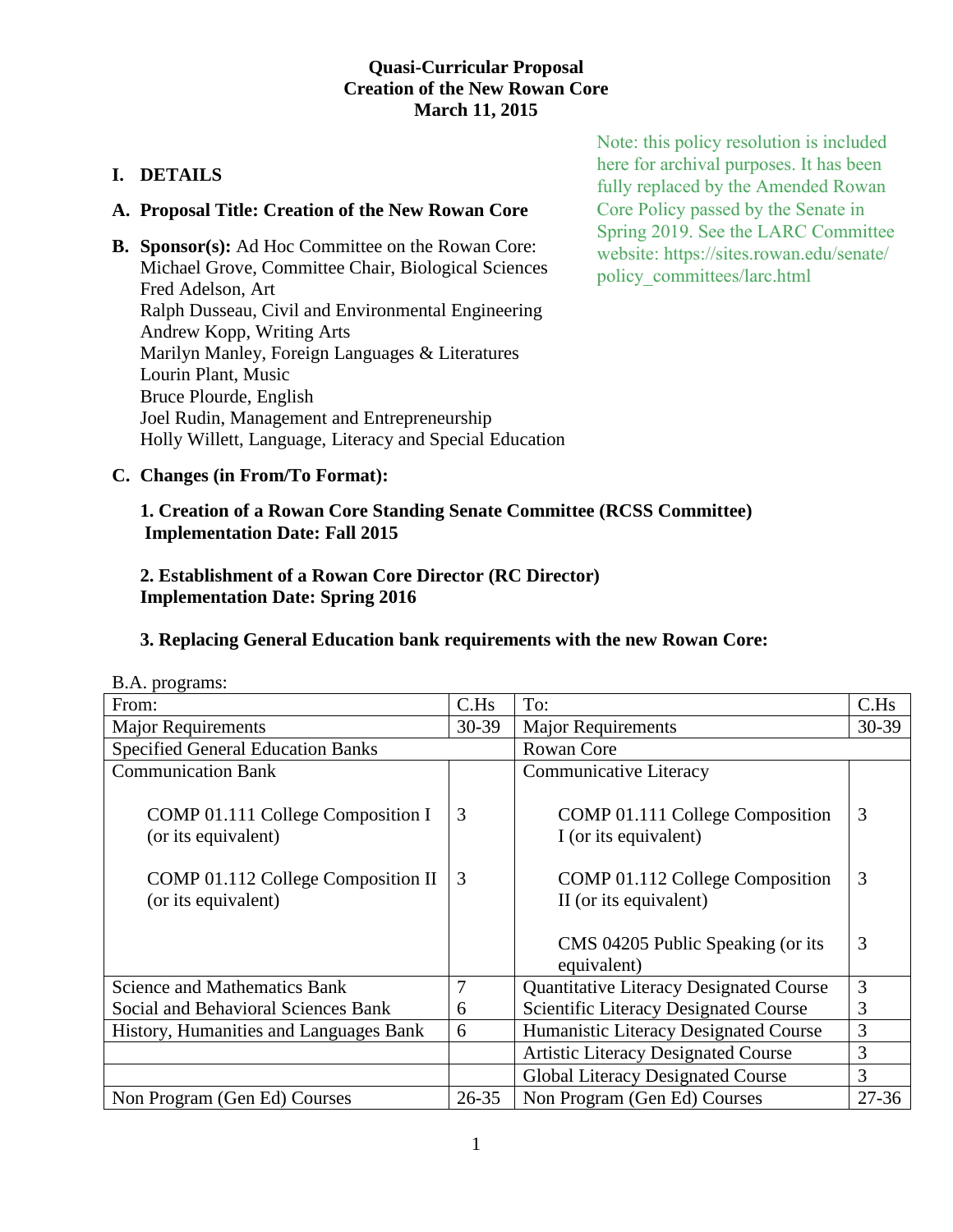| Free electives                    | 21-30          | Free electives                    | $21-30$ |
|-----------------------------------|----------------|-----------------------------------|---------|
| Minimum Semester Hours for Degree | $120 -$<br>122 | Minimum Semester Hours for Degree | $120 -$ |

# B.S. programs:

| $\mathbf{L}$ . $\mathbf{L}$ . $\mathbf{L}$ . $\mathbf{L}$ . $\mathbf{L}$ . $\mathbf{L}$ . $\mathbf{L}$ . $\mathbf{L}$ . $\mathbf{L}$ . $\mathbf{L}$ . $\mathbf{L}$ . $\mathbf{L}$ . $\mathbf{L}$ . $\mathbf{L}$ . $\mathbf{L}$ . $\mathbf{L}$ . $\mathbf{L}$ . $\mathbf{L}$ . $\mathbf{L}$ . $\mathbf{L}$ . $\mathbf{L}$ . $\mathbf{L}$ .<br>From: | C.Hs           | To:                                                       | C.Hs           |
|----------------------------------------------------------------------------------------------------------------------------------------------------------------------------------------------------------------------------------------------------------------------------------------------------------------------------------------------------|----------------|-----------------------------------------------------------|----------------|
| <b>Major Requirements</b>                                                                                                                                                                                                                                                                                                                          | $60 - 64$      | <b>Major Requirements</b>                                 | 60-64          |
| <b>Specified General Education Banks</b>                                                                                                                                                                                                                                                                                                           |                | <b>Rowan Core</b>                                         |                |
| <b>Communication Bank</b>                                                                                                                                                                                                                                                                                                                          |                | Communicative Literacy                                    |                |
| COMP 01.111 College Composition I<br>(or its equivalent)                                                                                                                                                                                                                                                                                           | 3              | COMP 01.111 College Composition<br>I (or its equivalent)  | 3              |
| COMP 01.112 College Composition II<br>(or its equivalent)                                                                                                                                                                                                                                                                                          | 3              | COMP 01.112 College Composition<br>II (or its equivalent) | 3              |
|                                                                                                                                                                                                                                                                                                                                                    |                | CMS 04205 Public Speaking (or its<br>equivalent)          | 3              |
| <b>Science and Mathematics Bank</b>                                                                                                                                                                                                                                                                                                                | $\overline{7}$ | Quantitative Literacy Designated Course                   | 3              |
| Social and Behavioral Sciences Bank                                                                                                                                                                                                                                                                                                                | 6              | <b>Scientific Literacy Designated Course</b>              | 3              |
| History, Humanities and Languages Bank                                                                                                                                                                                                                                                                                                             | 6              | Humanistic Literacy Designated Course                     | 3              |
|                                                                                                                                                                                                                                                                                                                                                    |                | <b>Artistic Literacy Designated Course</b>                | 3              |
|                                                                                                                                                                                                                                                                                                                                                    |                | <b>Global Literacy Designated Course</b>                  | 3              |
| Non Program (Gen Ed) Courses                                                                                                                                                                                                                                                                                                                       | 17-29          | Non Program (Gen Ed) Courses                              | 18-30          |
| Free electives                                                                                                                                                                                                                                                                                                                                     | $6 - 18$       | Free electives                                            | $6 - 18$       |
| Minimum Semester Hours for Degree                                                                                                                                                                                                                                                                                                                  | $120 -$<br>122 | Minimum Semester Hours for Degree                         | $120 -$<br>122 |

# Specialized programs:

| From:                                                     | C.Hs  | To:                                                       | C.Hs  |
|-----------------------------------------------------------|-------|-----------------------------------------------------------|-------|
| <b>Major Requirements</b>                                 | $60+$ | <b>Major Requirements</b>                                 | $60+$ |
| <b>Specified General Education Banks</b>                  |       | <b>Rowan Core</b>                                         |       |
| <b>Communication Bank</b>                                 |       | <b>Communicative Literacy</b>                             |       |
| COMP 01.111 College Composition I<br>(or its equivalent)  | 3     | COMP 01.111 College Composition<br>I (or its equivalent)  | 3     |
| COMP 01.112 College Composition II<br>(or its equivalent) | 3     | COMP 01.112 College Composition<br>II (or its equivalent) | 3     |
|                                                           |       | CMS 04205 Public Speaking (or its<br>equivalent)          | 3     |
| <b>Science and Mathematics Bank</b>                       | 7     | Quantitative Literacy Designated Course                   | 3     |
| Social and Behavioral Sciences Bank                       | 6     | <b>Scientific Literacy Designated Course</b>              | 3     |
| History, Humanities and Languages Bank                    | 6     | Humanistic Literacy Designated Course                     | 3     |
|                                                           |       | <b>Artistic Literacy Designated Course</b>                | 3     |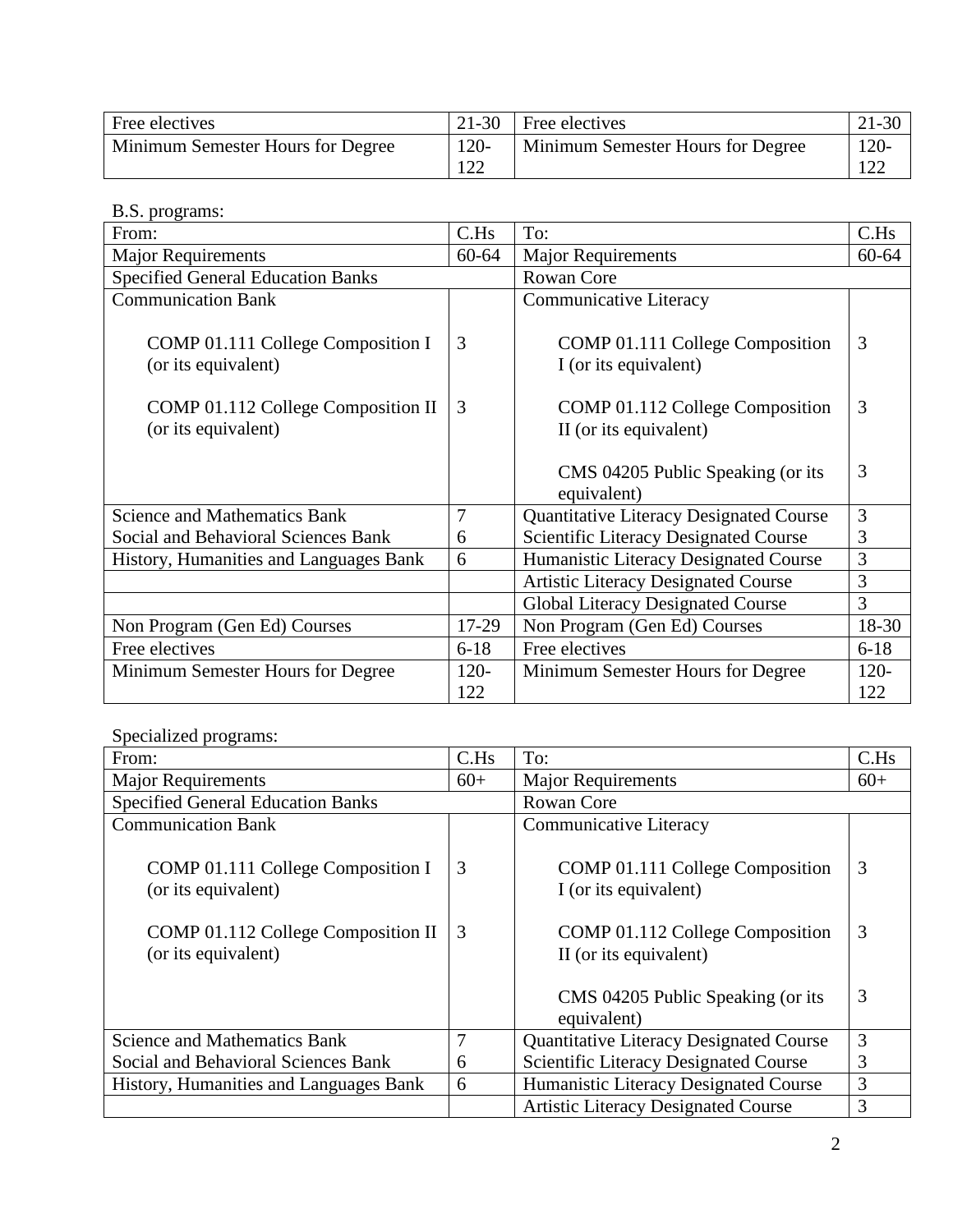|                                   |        | <b>Global Literacy Designated Course</b> |        |
|-----------------------------------|--------|------------------------------------------|--------|
| Non Program (Gen Ed) Courses      |        | Non Program (Gen Ed) Courses             | -18    |
| Free electives                    | $() +$ | Free electives                           |        |
| Minimum Semester Hours for Degree | $120+$ | Minimum Semester Hours for Degree        | $120+$ |

Implementation Date: The Rowan Core will be required of all incoming freshmen and transfer students in Fall 2017.

#### **4. Implemented Modifications to Specific Rowan Experience Requirements:**

| From:                                           | To:                                                  |
|-------------------------------------------------|------------------------------------------------------|
| Public Speaking (CMS 04205) (or its equivalent) | Public Speaking (CMS 04205) (or its equivalent)      |
| Artistic and Creative Experience (ACE)          | Replaced by the Artistic Literacy Designated         |
| <b>Designated Course</b>                        | Course requirement within the Rowan Core             |
| Multicultural/Global (M/G) Designated Course    | Replaced by the Global Literacy Designated           |
|                                                 | Course requirement within the Rowan Core             |
| In-Class Laboratory (LAB) Designated Course     | Optional program-specific requirement outside of     |
|                                                 | the Rowan Core ( <i>i.e.</i> in Non-Program Courses) |

Implementation Date: These modifications to Rowan Experience will take effect for all incoming freshmen and transfer students in Fall 2017.

## **5. Recommended Modifications to Specific Rowan Experience Requirements**

| From:                                                | To:                                                  |
|------------------------------------------------------|------------------------------------------------------|
| Rowan Seminar (RS) Designated Course (required       | Rowan Seminar (RS) Designated Course (required       |
| for all freshmen and transfers with freshman status, | for all freshmen and transfers with freshman status, |
| entering with fewer than 24 credits)                 | entering with fewer than 24 credits)                 |
| Writing Intensive (WI) Designated Course             | Optional program-specific requirement outside of     |
|                                                      | the Rowan Core (i.e. in Non-Program Courses)         |
| Broad-Based Literature (LIT) Designated Course       | Optional program-specific requirement outside of     |
|                                                      | the Rowan Core (i.e. in Non-Program Courses)         |

Because these requirements are not directly included in the proposed Rowan Core (as is Public Speaking), not redundant with the Core Literacy designations (as are Multicultural/Global and ACE), and not currently assessable under any of the adopted Literacy designations, this proposal cannot determine their final fate. The committee has herein made recommendations which appear consistent with the joint goals of the Rowan Core and Rowan Experience, but we also recommend that a separately charged committee develop a proposal to finalize their status with all practical speed.

Implementation date: TBD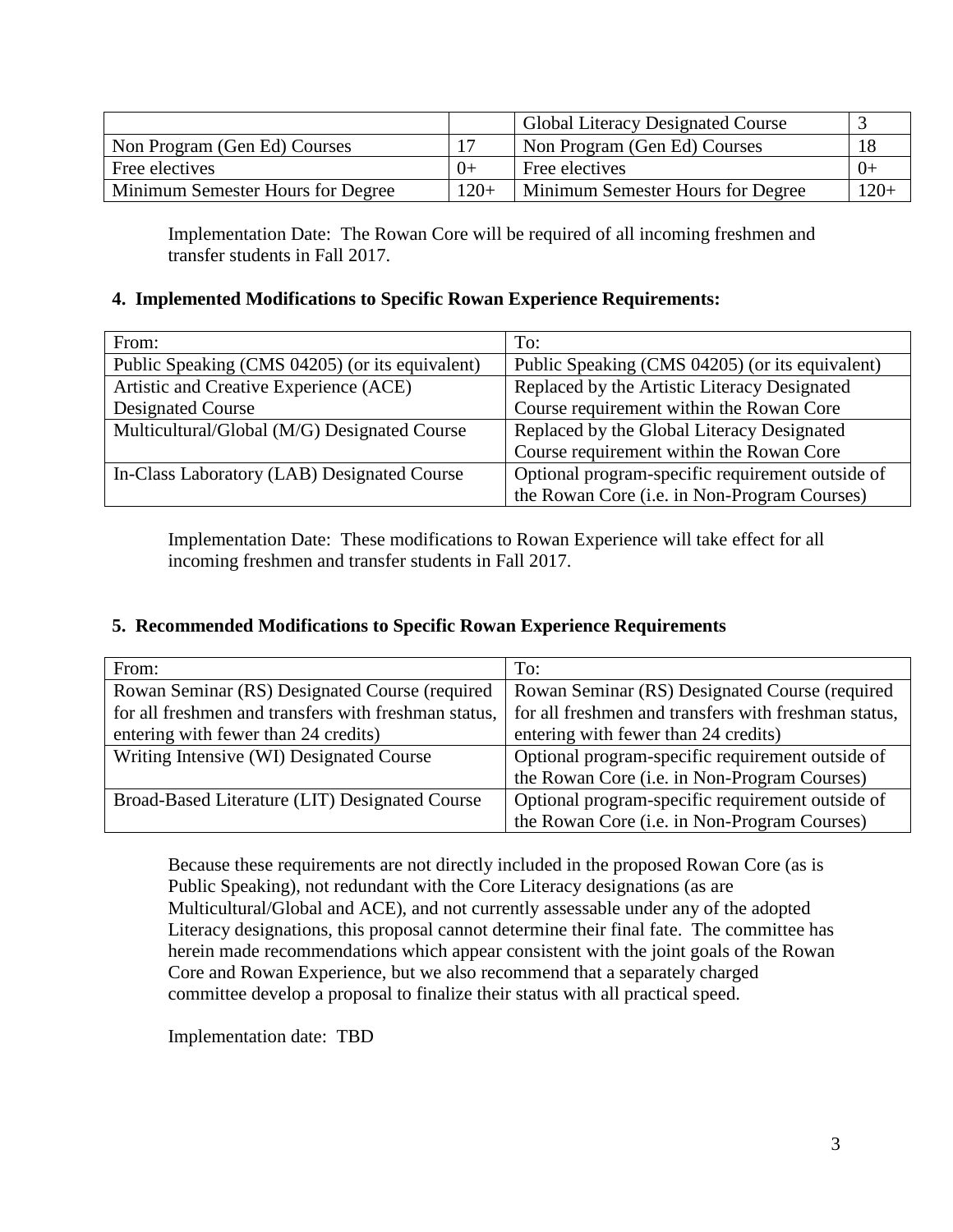# **II. DESCRIPTION & RATIONALE**

## **A. Change 1: Creation of a Rowan Core Standing Senate Committee (RCSS Committee)**

- To start during the Fall 2015 semester
- The Chair of the RCSS Committee will be a Senator and the RCSS Committee will report to the University Senate.
- Membership will consist of two faculty members from each of the following seven colleges:
	- o College of Communication & Creative Arts
	- o College of Education
	- o College of Engineering
	- o College of Humanities & Social Sciences
	- o College of Performing Arts
	- o Rohrer College of Business
	- o College of Science and Mathematics
- Responsibilities include:
	- o Recommending selection of the RC Director
	- o Consulting with departments regarding potential RC course offerings
	- o Reviewing curriculum proposals and attending open hearings for new and existing courses seeking inclusion within the RC.
	- o Evaluating the assessment outcomes submitted by departments for their RC courses
	- o In the interest of teaching students to draw connections among the six Literacies (Artistic, Communicative, Global, Humanistic, Quantitative, and Scientific: see appendix for complete Literacy narratives) and to apply the skills obtained through the study of multiple Literacies to problem-solving, the RCSS Committee will have an ongoing commitment to the creation and implementation of a "Multi-Literacy" designation (see below).
	- o In the interest of specifically targeting the Learning Goals falling under the "Students will engage their learning by" category of each of the six Literacies, the RCSS Committee will have an ongoing commitment to the creation and implementation of an "Experiential Learning" designation (see below).

## **B. Change 2: Establishment of a Rowan Core Director (RC Director)**

- To start in Spring 2016
- This will be a tenured faculty member, with 9 SH of released time per fall and spring semester and 3 SH summer compensation, recommended by the RCSS Committee and approved by the Provost.
- The RC Director will report to the Provost's Office.
- Secretarial staff and office space are required.
- Responsibilities include:
	- o Development and coordination of workshops to train faculty in RC course development and assessment
	- o Reviewing curriculum proposals and scheduling and attending open hearings for new and existing courses seeking inclusion within the RC. Once passed by the RCSS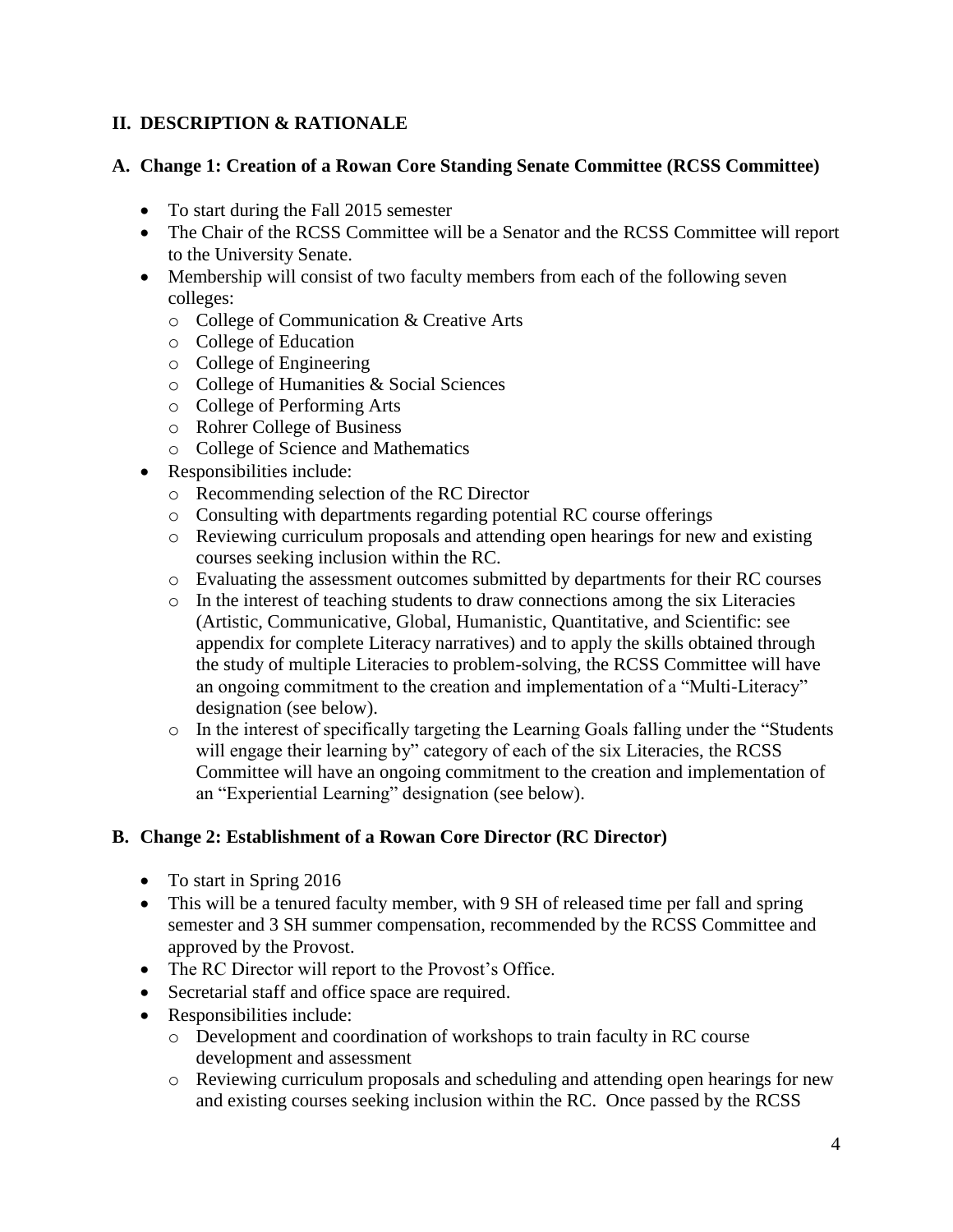Committee and approved by the RC Director, the University Senate Curriculum Chair will have final curricular approval.

- o Oversight, coordination and compilation of assessment efforts
- o Playing an integral part in the creation and implementation of a "Multi-Literacy" designation, including scheduling of and staff recruitment for RC Multi-Literacy courses (see below)
- o Playing an integral part in the creation and implementation of an "Experiential Learning" designation (see below).
- o Liaise with community colleges regarding issues of general education.

#### **C. Change 3: Replacing General Education bank requirements with the new Rowan Core**

#### **1. Curriculum and assessment process and guidelines:**

- a. Identification of potential RC courses:
	- As a first step, by September 30, 2015, all departments should submit a list of potential RC courses (both existing and new) and the corresponding sought-after Literacy designation (i.e. Scientific Literacy, Quantitative Literacy, etc.) to the University Senate President, who will share these with the RCSS Committee in Fall 2015.
		- o During the Fall 2015 semester, the RCSS Committee will then examine the departmental lists for the purpose of addressing any anticipated curricular problems or gaps and communicate with the relevant departments. For example, programs within the College of Engineering might request that the Math Department submit particular courses for inclusion within the RC in order to avoid the need to require additional Quantitative Literacy credits for Engineering students.
		- o Depending on the number of potential RC courses for a given department, individual faculty members may request 3 SH of released time for exceptional service for the Spring 2016 semester, for the purpose of writing (and revising) RC curriculum proposals.
- b. Submitting RC curriculum proposals:

 $\overline{a}$ 

- Starting with the Spring 2016 semester, proposals may be submitted for both new and existing courses to be included within the RC.
- All RC courses will carry one Literacy designation only<sup>1</sup> and all transfer courses equivalent to RC courses will be considered to satisfy the same Literacy designations.
- In order to gain a Literacy designation, proposals for both new and existing courses must address how the course satisfies each of the four Learning Goals areas described within the respective Literacy narrative; within each Literacy narrative, these four areas are titled, "Students will know", "Students will

<sup>&</sup>lt;sup>1</sup> When the Multi-Literacy designation is implemented, courses with the Multi-Literacy designation will carry this designation only and will not also carry single Literacy designations.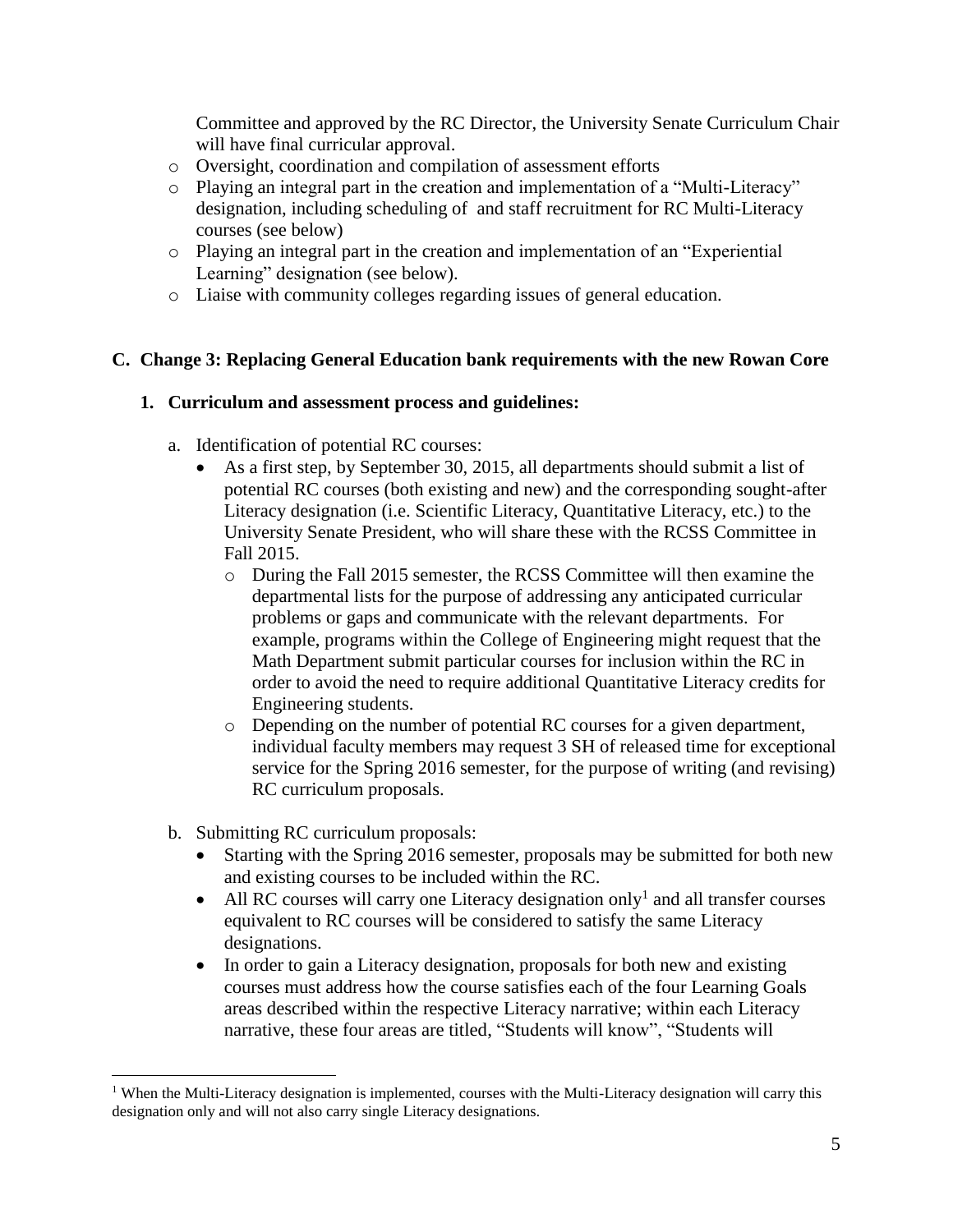understand", Students will appreciate" and "Students will engage their learning by".

- Proposals for the acquisition of a Literacy designation for both new and existing courses must also address how corresponding Learning Outcomes will be satisfied and assessed. The Learning Outcomes listed within each Literacy narrative are not exhaustive; specific proposals may describe Learning Outcomes in addition to those included within each Literacy narrative. Additional Learning Outcomes must be consistent with the Learning Goals of the corresponding Literacy.
- College Composition I, College Composition II, Public Speaking and all courses considered equivalent to these three, which will replace one or more of these three, such as Sophomore Engineering Clinic I (ENGR 01.201 - equivalent to College Composition II) and Sophomore Engineering Clinic II (ENGR 01.202 equivalent to Public Speaking), are automatically granted the Communicative Literacy designation. Curriculum proposals for College Composition I, College Composition II, Public Speaking and all equivalent courses will only need to address how corresponding Communicative Literacy Learning Outcomes will be satisfied and assessed. Courses developed as Communicative Literacy equivalents of these three courses for use in other programs (or for offering to the wider University community) will be required to follow the same approval procedure as with the other literacy designations.
- c. Periodic assessment of RC courses:
	- Initially, for all RC courses, at least one Learning Outcome must be assessed once every two years and reported to the RCSS Committee. The RCSS Committee may choose to revisit both the number of Learning Outcomes assessed and the cycle for assessment.
		- o College Composition I, College Composition II, Public Speaking and all courses considered to be equivalent to these three must satisfy the same assessment requirement, as courses carrying the Communicative Literacy designation.
	- If the RCSS Committee determines that the targeted Learning Outcome is not being met for a particular RC course, a plan must be submitted by the end of the following semester, either for alteration of the course, with the goal of satisfying the targeted Learning Outcome, or for a new Learning Outcome and assessment mechanism; the revisions and new assessment will be included in the following assessment report, submitted two years after the submission of the previous report.
		- o The authors of the assessment report may appeal the outcome of the RCSS Committee and pursue the matter with the Learning Outcomes Assessment Committee.
- d. Approval of Rowan Core proposals:
	- RC proposals not approved by the RCSS Committee will require revision and resubmission.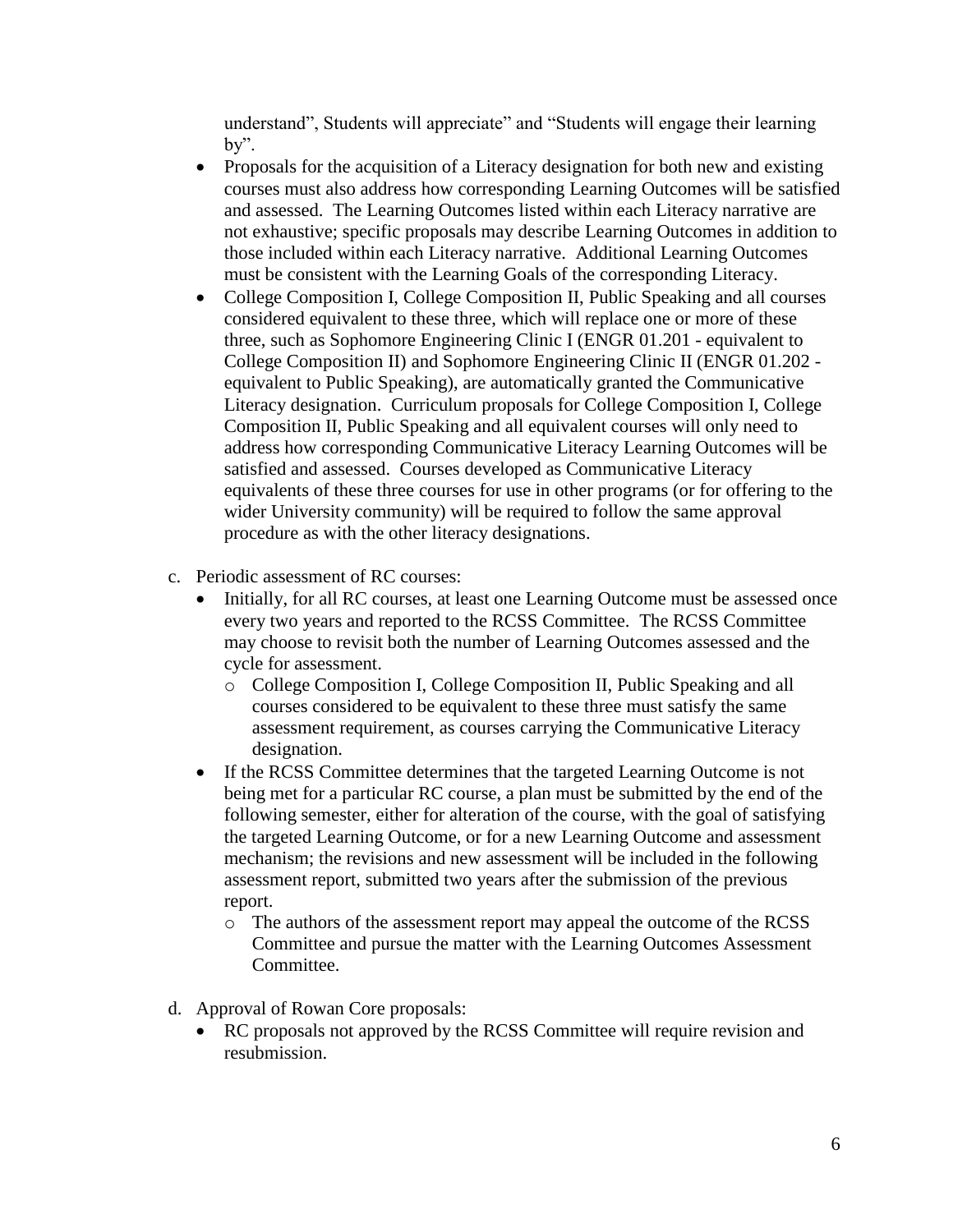- o Proposal sponsors may appeal the disapproval of the RCSS Committee and request that their proposal be reviewed by the University Senate Curriculum Committee.
- RC proposals approved by the RCSS Committee proceed to the RC Director, who must review the proposals and write a letter of consultation.
	- o Proposals that have received positive letters of consultation from the RC Director then proceed to the University Senate Curriculum Committee Chair for final approval.
	- $\circ$  Proposals that have received negative letters of consultation, indicating a lack of support from the RC Director, then proceed to the University Senate Curriculum Committee for further review if appealed by the proposal sponsors.

#### **2. Rowan Core course structure and requirements:**

- a. Initially, the Rowan Core will consist of the following courses, totaling 24 SH; any of these may be fulfilled within a major program:
	- College Composition I (3 SH)
	- College Composition II (3 SH)
	- Public Speaking (3 SH)
	- Artistic Literacy course (3 SH)
	- Global Literacy course (3 SH)
	- Humanistic Literacy course (3 SH)
	- Quantitative Literacy course (3 SH)
	- Scientific Literacy course (3 SH)

The above 24 SH will be required of all undergraduate programs; however, courses considered to be equivalent to College Composition I, College Composition II and Public Speaking may be substituted for these three courses. For example, at present, Sophomore Engineering Clinic I (ENGR 01.201) is considered as equivalent to College Composition II and Sophomore Engineering Clinic II (ENGR 01.202) is considered as equivalent to Public Speaking. College Composition I, College Composition II, Public Speaking and all courses considered equivalent to these three are automatically granted the Communicative Literacy designation.

Additional Communicative Literacy courses may be proposed and used to fulfill program-specific requirements, for example, within non-program electives.

Transfer students must also satisfy all six Literacy designations and transfer courses will be accepted in satisfaction of RC Literacy designation requirements where equivalent.

Eventually, the Rowan Core will include a "Multi-Literacy" designation and an "Experiential Learning" designation; depending on the outcomes of the future work on these two new designations accomplished by the RCSS Committee, these two additional elements may add to the total number of credits for the Rowan Core.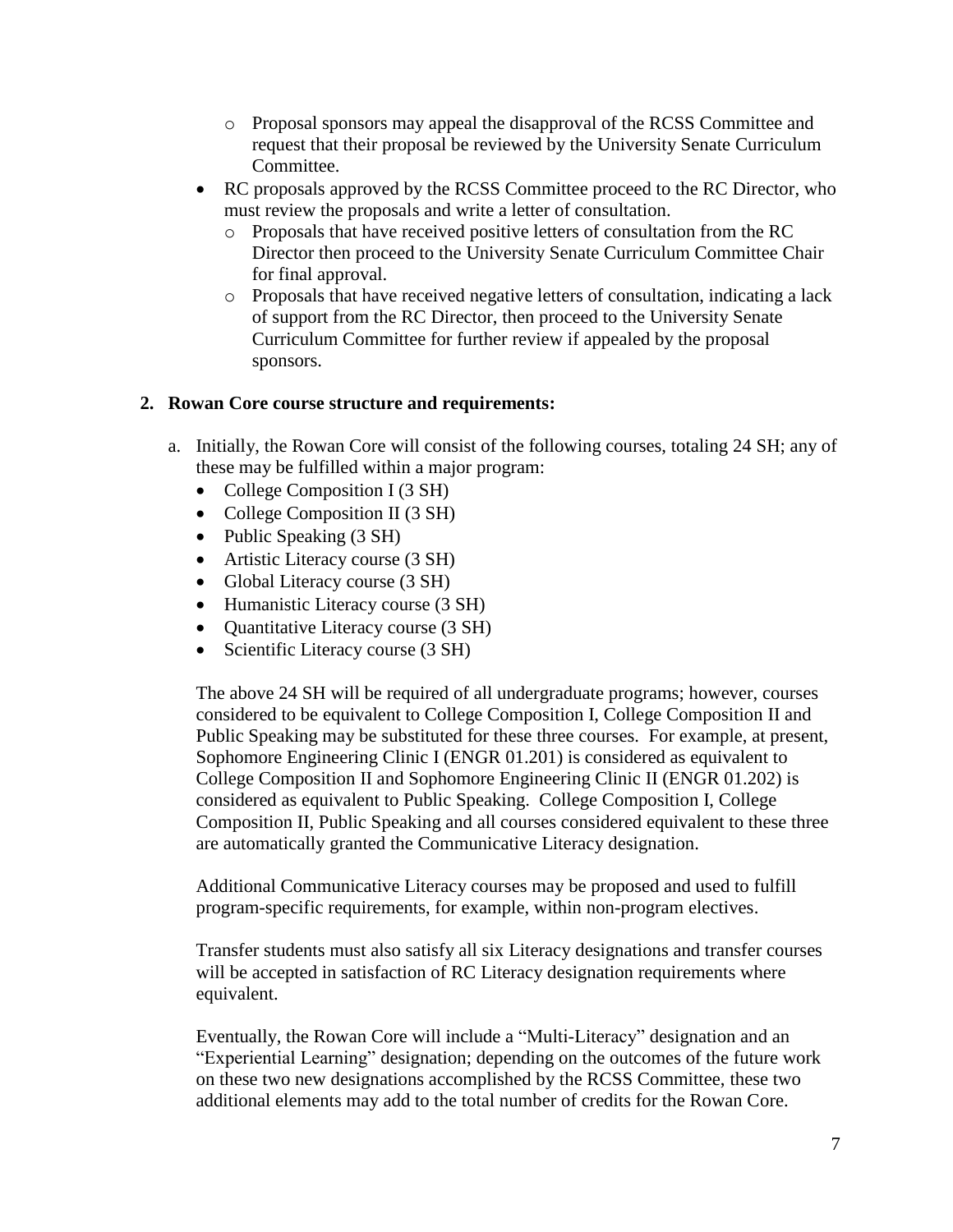#### b. Multi-Literacy designation:

In the interest of teaching students to draw connections among the six Literacies and to apply the skills obtained through the study of multiple Literacies to problemsolving, the RCSS Committee will have an ongoing commitment to the creation and implementation of a Multi-Literacy designation, to be included within the Rowan Core. Multi-Literacy courses would provide a vital aid in students' understanding of the overall goals of the Rowan Core and the importance of the various Literacies to their lives and chosen careers.

The development of Multi-Literacy courses in the Rowan Core appears particularly appropriate given the University's increased emphasis on collaborative research efforts. In the same way that many courses are informed by the research interests of the faculty member teaching them, Rowan faculty already engaged in collaborative research across disciplines would be able to add a variety of new and greatly beneficial courses to the curriculum. Conversely, faculty who engage in the development of such courses may very well find fertile new ground for collaborative research efforts which do not yet exist on this campus. Finally, the stimulation of conversations regarding pedagogy among faculty in disparate disciplinary areas that should accompany the development of these courses could only help to further integrate the Rowan community.

The RCSS Committee will first need to conduct a detailed investigation of the possibilities for and the appropriateness of implementing (and growing) the Multi-Literacy designation. Following this investigation, a first curriculum proposal will be submitted by the RCSS Committee in Spring 2017 for the inclusion of the Multi-Literacy designation within the Rowan Core. The initial proposal will include the following:

- A set of appropriate Learning Goals and assessable Learning Outcomes, similar in format to those of the Literacy narratives (Artistic, Communicative, Global, Humanistic, Quantitative, and Scientific)
	- o Coverage and assessment of the different Learning Goals and Learning Outcomes for the individual Literacies would not be the primary focus for the Multi-Literacy courses; rather, the abilities of the students to integrate learning across the Literacies and to engage with them as appropriate to the problem at hand are what should be assessed.
- A rationale for either requiring, or making optional, the Multi-Literacy designation for all, or some subset of Rowan University students. Possibilities for implementation considered by the RCSS Committee could include such outcomes as the following **(these examples are to be considered only conjectural possibilities)**:
	- o The RCSS Committee may determine, for example, that the Multi-Literacy designation will be required for all Rowan University students.
	- o The RCSS Committee may determine, for example, that the Multi-Literacy designation will be required for B.A. (or B.S.) students only.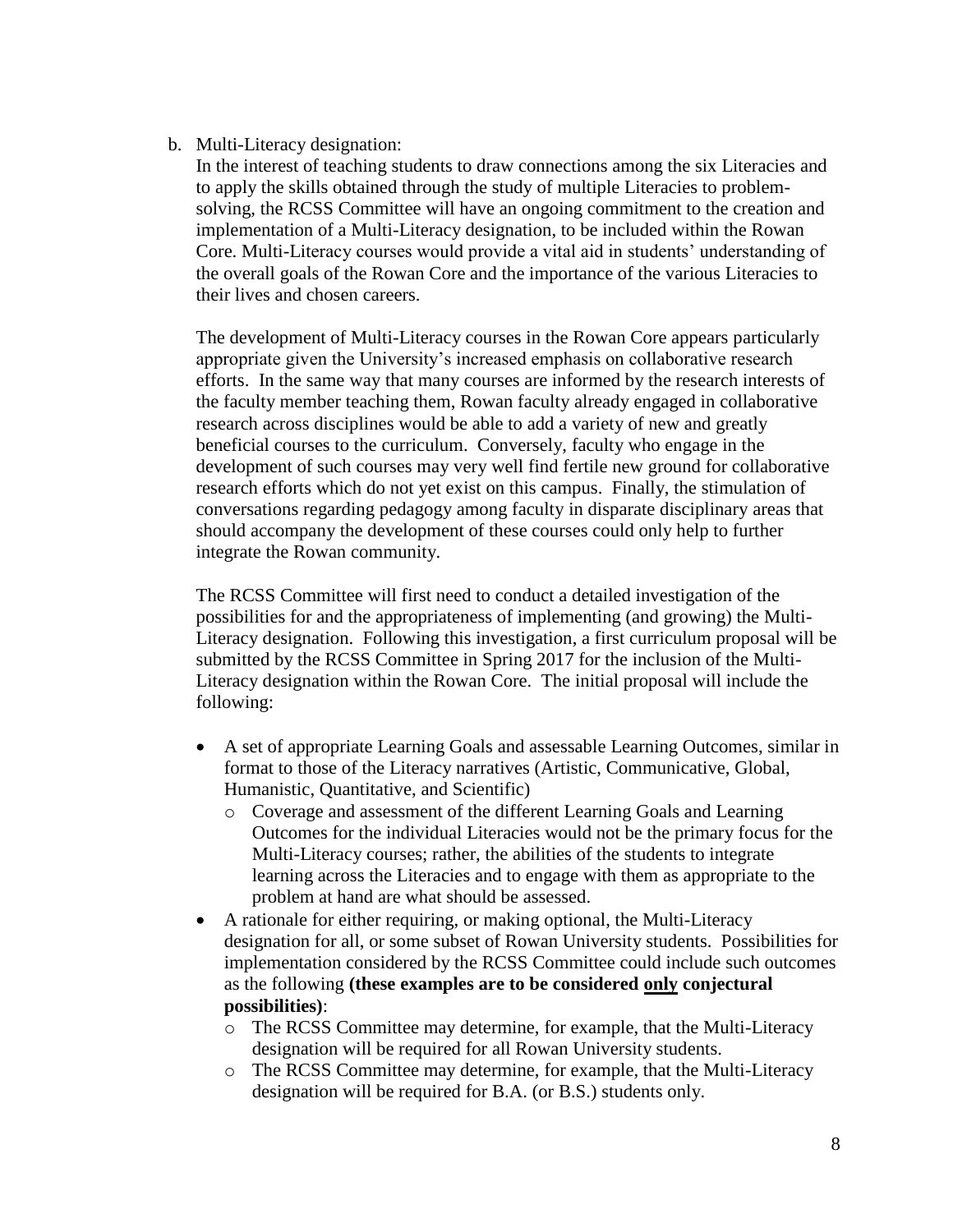- o The RCSS Committee may determine, for example, that the Multi-Literacy designation will be required for the students of particular colleges only, such as the College of Humanities and Social Sciences.
- o The RCSS Committee may determine, for example, that the Multi-Literacy designation will be optional for all Rowan University students, as a possible replacement for another Rowan Core requirement, such as the Experiential Learning designation.
- o The RCSS Committee may determine, for example, that the Multi-Literacy designation will be a 6 SH requirement/option.
- o The RCSS Committee may determine, for example, that the Multi-Literacy designation will be a 3 SH requirement/option.
- o The RCSS Committee may determine, for example, that Multi-Literacy courses should include two, three, four, five, or all six of the different Literacies.
	- Multi-Literacy courses incorporating elements of all six existing Literacies could examine a single problem or a narrowly focused set of problems. The teaching of broad themes might require an integrated two-semester sequence for adequate coverage. Example problems could include (but are not limited to):
		- Understanding the nature of creativity and genius
		- Understanding and appreciating the full scope of human diversity
		- How sustainability is best defined and achieved in the modern world
	- Multi-Literacy courses could focus narrowly on two Literacies, with one of the Literacies being of primary importance in the student's chosen discipline and the other used in examining the discipline from an outsider's perspective. For example, several of the science departments currently require Philosophy of Science for all majors. Also, disciplinespecific communication courses (e.g. Writing in the Humanities) would likely be of great interest and utility to many major programs.
- c. Experiential Learning designation:

As mentioned above, in the interest of specifically targeting the Learning Goals falling under the "Students will engage their learning by" category of each of the six Literacies (Artistic, Communicative, Global, Humanistic, Quantitative, and Scientific), the RCSS Committee will have an ongoing commitment to the creation and implementation of an Experiential Learning designation, to be included within the Rowan Core. This Experiential Learning designation will primarily be applied to Rowan-approved, out-of-classroom and off-campus learning experiences, such as study abroad, faculty-led study abroad, internships, service learning, volunteerism, clinical practice, etc. At present, in general, there is little or no incentive for Rowan students to participate in such important, hands-on learning experiences. As participating in these types of Experiential Learning activities will undoubtedly enrich the education of Rowan students, benefit the Rowan University Community, benefit the wider community, and make Rowan graduates stronger job candidates, the RCSS Committee will first need to conduct an investigation regarding both the limits of what types of experiences should fall under this designation and the most appropriate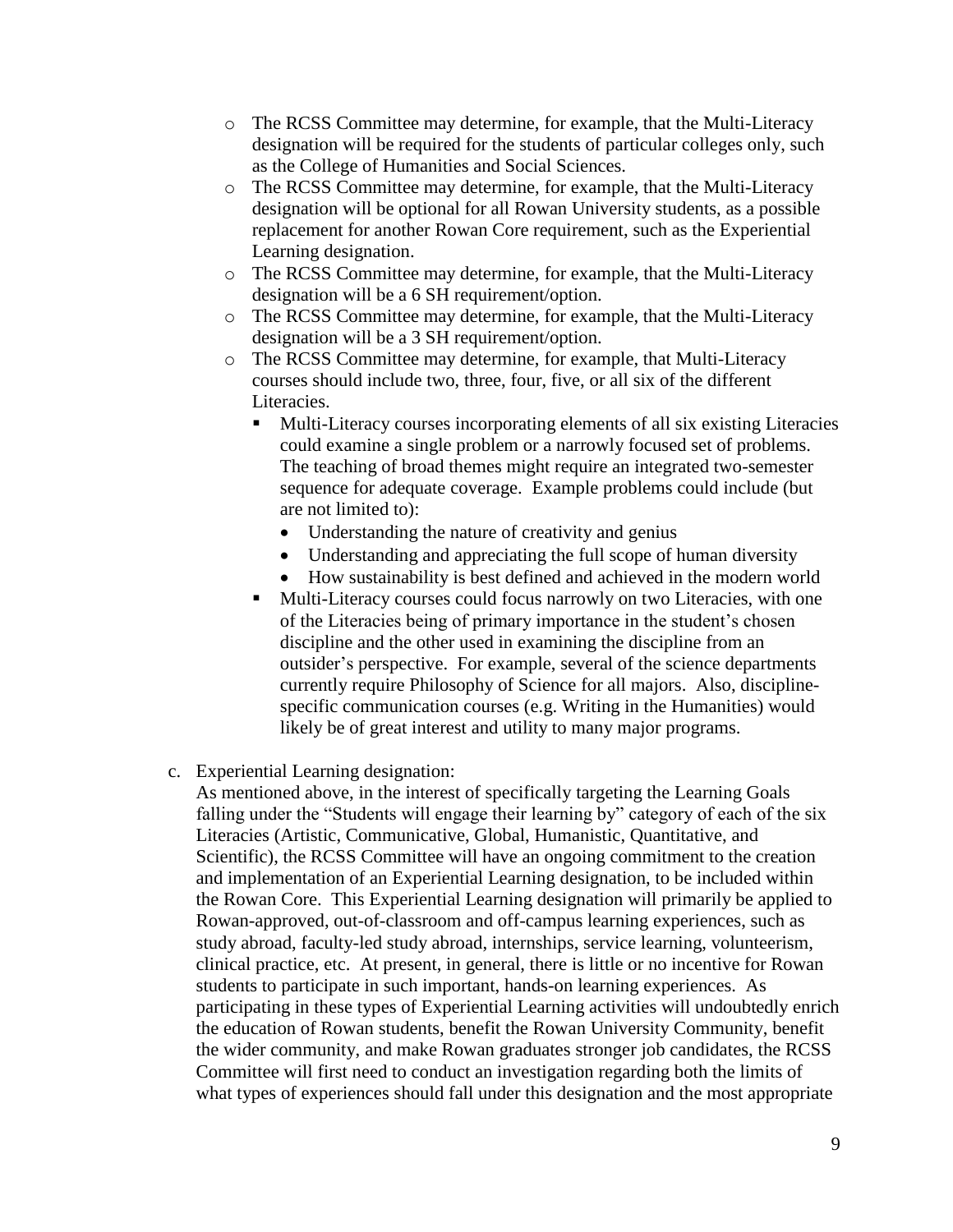way(s) to incentivize these experiences for our students. Following a detailed investigation of the possibilities for and the appropriateness of implementing (and growing) the Experiential Learning designation, a first curriculum proposal will be submitted by the RCSS Committee in Spring 2017 for the inclusion of the Experiential Learning designation within the Rowan Core. As is the case with all curriculum proposals, the initial proposal may be approved or not; if the first proposal is not approved, the RCSS Committee will continue to revise and resubmit, until some form of implementation of the designation is approved. The initial proposal will include the following:

- A set of appropriate Learning Goals and assessable Learning Outcomes, similar in format to those of the Literacy narratives (Artistic, Communicative, Global, Humanistic, Quantitative, and Scientific)
- A rationale for either requiring, or making optional, the Experiential Learning designation for all, or some subset of, Rowan University students. Possibilities for implementation considered by the RCSS Committee could include such outcomes as the following **(these examples are to be considered only conjectural possibilities)**:
	- o The RCSS Committee may determine, for example, that Experiential Learning will be a required designation for all Rowan University students.
	- o The RCSS Committee may determine, for example, that Experiential Learning will be a required designation for B.A. (or B.S.) students only.
	- o The RCSS Committee may determine, for example, that Experiential Learning will be a required designation for the students of particular colleges only, such as the College of Humanities and Social Sciences.
	- o The RCSS Committee may determine, for example, that Experiential Learning will be optional for all Rowan University students, as a possible replacement for another Rowan Core requirement, such as taking a Multi-Literacy course.
	- o The RCSS Committee may determine, for example, that Experiential Learning will be a 3 SH requirement/option.
	- o The RCSS Committee may determine, for example, that Experiential Learning will be a 0 SH requirement/option.

## **D. Change 4: Modifications to Rowan Experience Requirements (table repeated below)**

| From:                                           | To:                                              |
|-------------------------------------------------|--------------------------------------------------|
| Public Speaking (CMS 04205) (or its equivalent) | Public Speaking (CMS 04205) (or its equivalent)  |
| Artistic and Creative Experience (ACE)          | Replaced by the Artistic Literacy Designated     |
| <b>Designated Course</b>                        | Course requirement within the Rowan Core         |
| Multicultural/Global (M/G) Designated Course    | Replaced by the Global Literacy Designated       |
|                                                 | Course requirement within the Rowan Core         |
| In-Class Laboratory (LAB) Designated Course     | Optional program-specific requirement outside of |
|                                                 | the Rowan Core (i.e. in Non-Program Courses)     |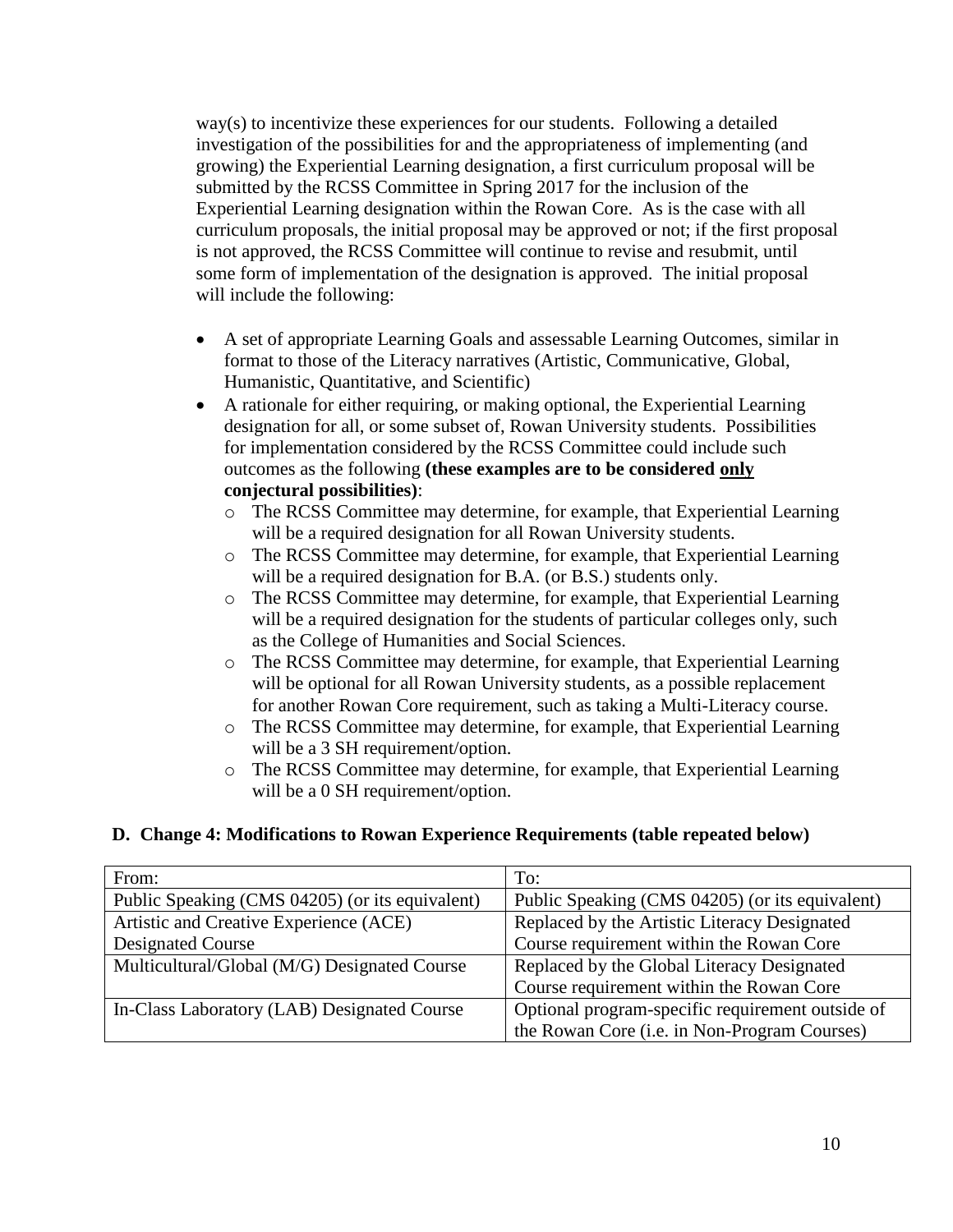#### **1. Public Speaking (CMS 04205):**

Public Speaking (CMS 04205) or its equivalent, such as Sophomore Engineering Clinic II (ENGR 01.202), is maintained as a requirement within the new Rowan Core, under Communicative Literacy.

#### **2. Artistic and Creative Experience (ACE) replaced by Artistic Literacy:**

The goals and outcomes of this designation are redundant with those specified for the Artistic Literacy. In Fall 2017, once the Rowan Core is required of all incoming freshmen and transfer students, the Artistic and Creative Experience (ACE) requirement will be replaced by the new Rowan Core requirement to take one Artistic Literacy Designated Course.

#### **3. Multicultural/Global Designated Course (M/G) replaced by Global Literacy:**

The goals and outcomes of this designation are redundant with those specified for the Global Literacy. In Fall 2017, once the Rowan Core is required of all incoming freshmen and transfer students, the Multicultural/Global (M/G) requirement will be replaced by the new Rowan Core requirement to take one Global Literacy Designated Course.

## **4. In-Class Laboratory (LAB) Designated Course as optional, program-specific requirement:**

In the absence of any upcoming curriculum proposal to the contrary, in Fall 2017, once the Rowan Core is required of all incoming freshmen and transfer students, the In-Class Laboratory (LAB) requirement will no longer be in effect university-wide. However, specific programs may choose to require an In-Class Laboratory (LAB) course, for example within Non-Program Courses. Those seeking to gain In-Class Laboratory (LAB) designation for a course may continue, as at present, to submit a curriculum proposal to the University Senate Curriculum Committee.

There are currently no specifically assessable outcomes associated with the LAB designation, and a proposal seeking to reinstate the In-Class Laboratory (LAB) requirement university-wide and align it with the Rowan Core would thus need to develop Learning Goals and Learning Outcomes, similar to those within the Literacy narratives. Those interested in having a course gain the In-Class Laboratory (LAB) designation would need to address how the course will fulfill the Learning Goals and how assessment will be carried out based on the Learning Outcomes.

This change will enable programs to develop and offer new or existing courses which fulfill the new Scientific Literacy designation without any constraints as to whether or not an associated LAB designation is also required. From a curricular standpoint, some current or potentially proposed course offerings could adequately address and assess the Learning Goals and Learning Outcomes for the Scientific Literacy designation without a laboratory component.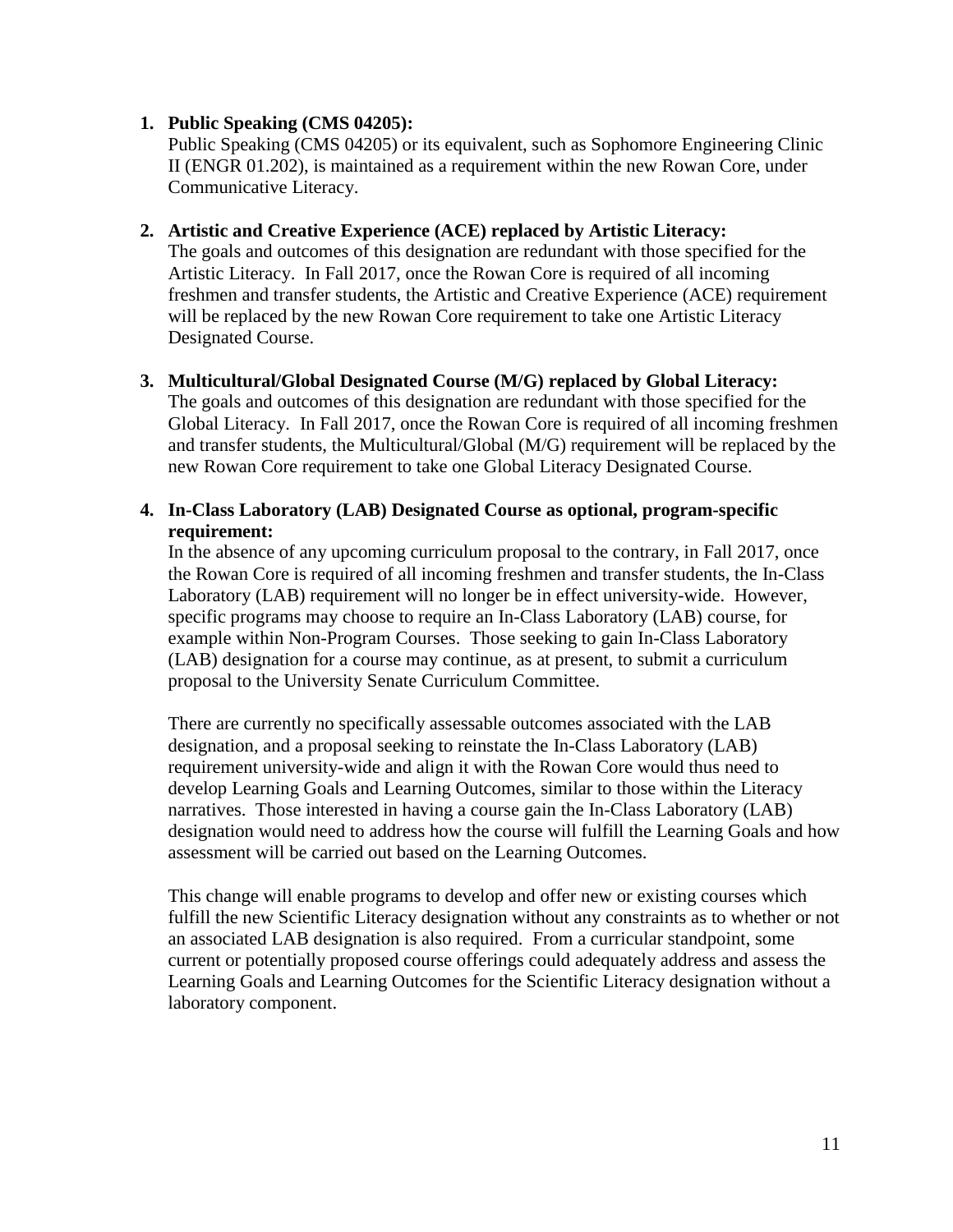# **III. TIMELINE**

- September 30, 2015: Deadline for departments to submit a list of potential RC courses and the corresponding sought-after Literacy designation to the University Senate President.
- Fall 2015: The Rowan Core Standing Senate Committee (RCSS Committee) is formed, selects an RC Director for recommendation to the Provost, and consults with departments regarding potential RC course offerings.
- Spring 2016: The Rowan Core Director (RC Director) assumes his/her position. Faculty members receive released time to write, submit and revise RC curriculum proposals for new and existing courses to obtain a single-Literacy designation.
- Fall 2016: The RCSS Committee conducts investigations for the creation and implementation of a Multi-Literacy designation and an Experiential Learning designation within the Rowan Core.
- Spring 2017: The RCSS Committee submits two curriculum proposals, one for the Multi-Literacy designation and one for the Experiential Learning designation.
- By Spring 2017, departments must submit curriculum proposals for changes to program requirements, resulting from the implementation of the Rowan Core.
- The Rowan Core will be required of all incoming freshmen and transfer students in Fall 2017.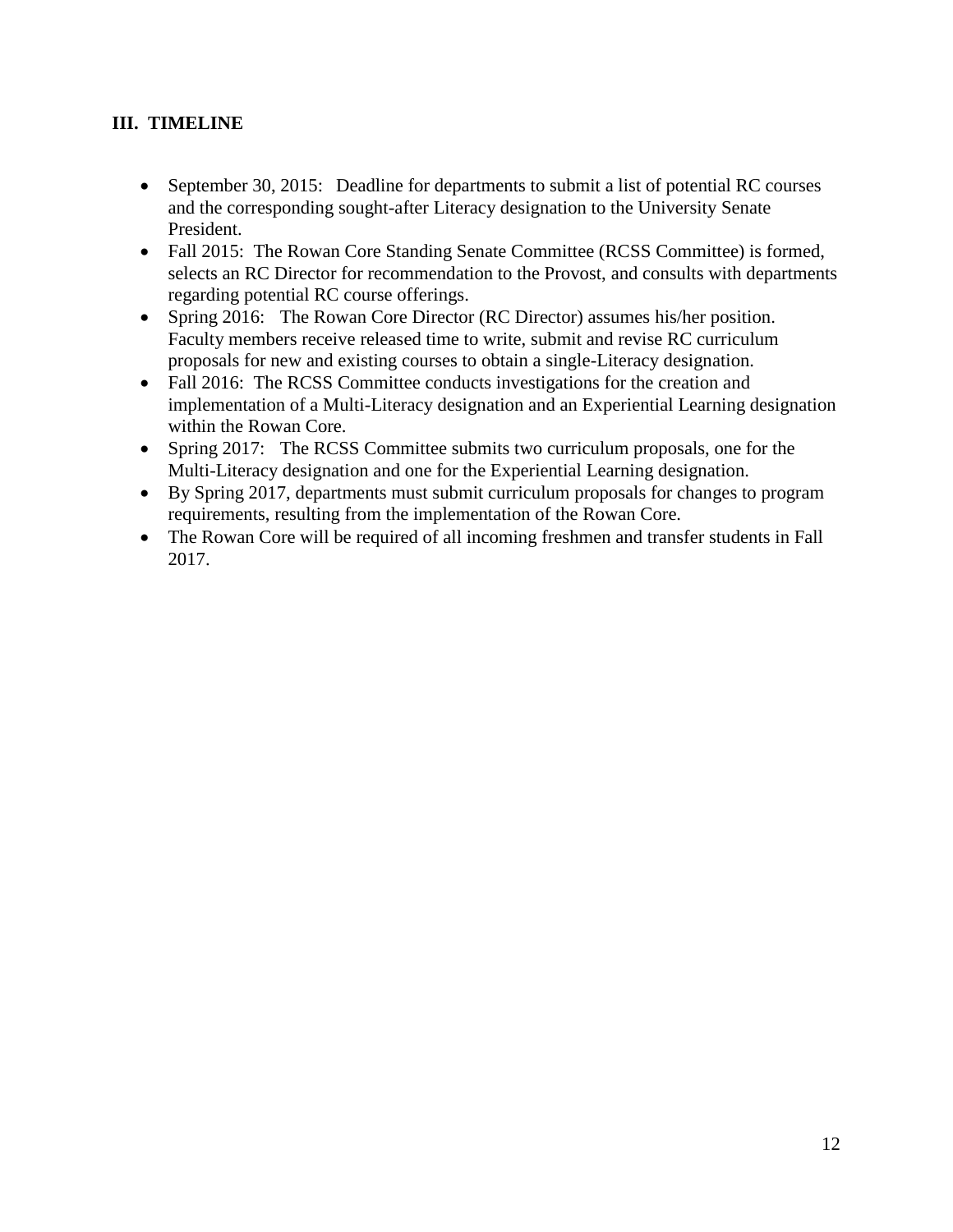## **APPENDIX**

#### **The Rowan Core Literacies Definitions, Learning Goals and Learning Outcomes**

## **Artistic Literacy**

Artistic literacy is the knowledge and understanding of the centrality of the arts and aesthetics to human existence. Art reflects, and artists respond to and interact with, their communities. Artistic literacy requires learning about and engaging in the creative and performing arts. Visual, verbal, physical and auditory expression will be informed by a study of historical and cultural contexts. Active experimental engagement, including critical analysis and evaluation, will foster an aesthetic sensibility, which includes cognitive and emotional responses.

## **Learning Goals**

#### **Students will know:**

- Vocabulary, practitioners, and various styles, genres, and traditions
- Historical foundations, ideological dimensions and cultural practices
- Practical techniques of expression and the creative process
- Professional and academic standards in the arts

#### **Students will understand:**

- The relationship of the arts to self and society
- The interdependent relationship of artists and audiences
- The innovative nature of the creative process
- How the body, voice, and mind can be used to express ideas
- The role of critical theory in the arts
- How art is a driver and product of culture
- The range of artistic contributions, such as "popular" or "high" art

#### **Students will appreciate:**

- The value of an aesthetic sensibility
- The role of the arts in society
- The ideological potential of art, e.g., as a means of social protest or political oppression

#### **Students will engage their learning by:**

- identifying and describing various forms of artistic expression
- Making and justifying aesthetic judgments
- Critiquing various forms of expression that are rooted in diverse cultures, value systems, or historical contexts
- Applying and practicing foundational creative techniques, such as visual, verbal, physical and auditory expression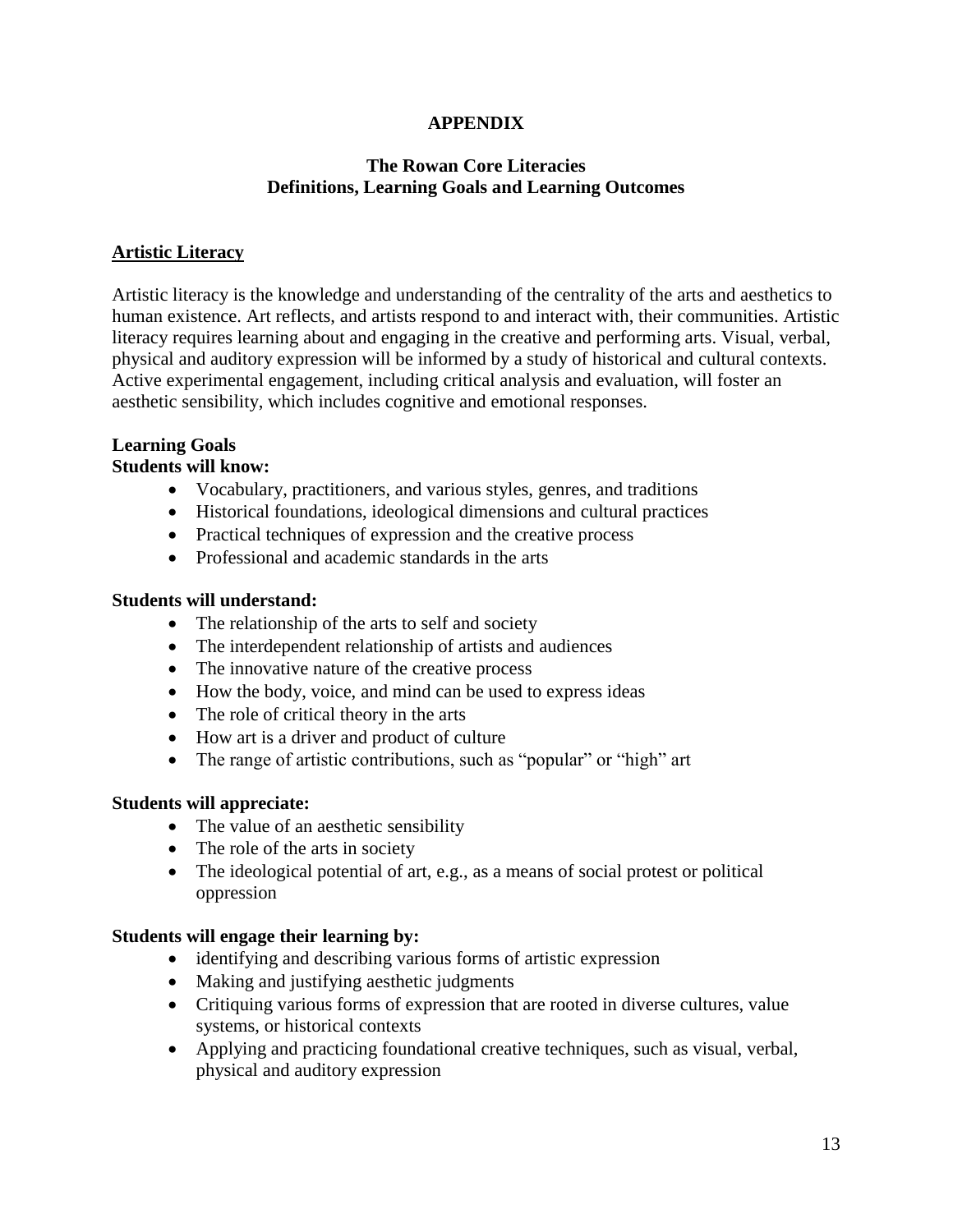## **Learning Outcomes**

- 1. Students can use vocabulary related to and names of practitioners of various styles, genres, and traditions.
- 2. Students can describe historical foundations, ideological dimensions and cultural practices.
- 3. Students can discuss professional and academic standards in the arts.
- 4. Students can explain the relationship of the arts to self and society (e.g., the interdependent relationship of artists and audiences; how art, ranging from popular to high art, is both a driver and product of culture).
- 5. Students can demonstrate how the body, voice and mind can be used to express the creative process.
- 6. Students can describe the role of critical theory in the arts.
- 7. Students will experience firsthand and reflect on works of art and artistic performances in several different genres.
- 8. Students will critique (i.e., describe, analyze, interpret, judge) various forms of expression that are rooted in diverse cultures, values systems, or historical contexts.
- 9. Students will apply and practice foundation creative techniques, such as visual, verbal, physical and auditory expression, through the creation of an original product or performance.

#### **Communicative Literacy**

Communicative literacy is the capacity to analyze, reflect on, and respond to diverse communication situations. This includes understanding the ways in which audience, context, and purpose shape acts of communication. Communicative literacy is demonstrated through fluency in various modes of communication and effective adaptation, invention, and choice of strategies for communication. Engagement in a range of communicative acts and experiences will cultivate critical awareness and ethical responsibility.

# **Learning Goals**

## **Students will know:**

- Critical reading and listening skills
- Standards and conventions of written and spoken discourse
- Research and citation skills within academic and nonacademic forums
- Information and communication technologies
- Diverse genres, styles, and strategies

#### **Students will understand:**

- How to be receptive as a reader and listener to new information and knowledge
- How individual perspectives affect the reception, interpretation and performance of communicative acts
- How self and community are situated within various communicative contexts, such as the social, the political, the personal, and the civic
- How purpose, audience, and context shape communication
- How language and cultural perceptions shape, construct, and negotiate reality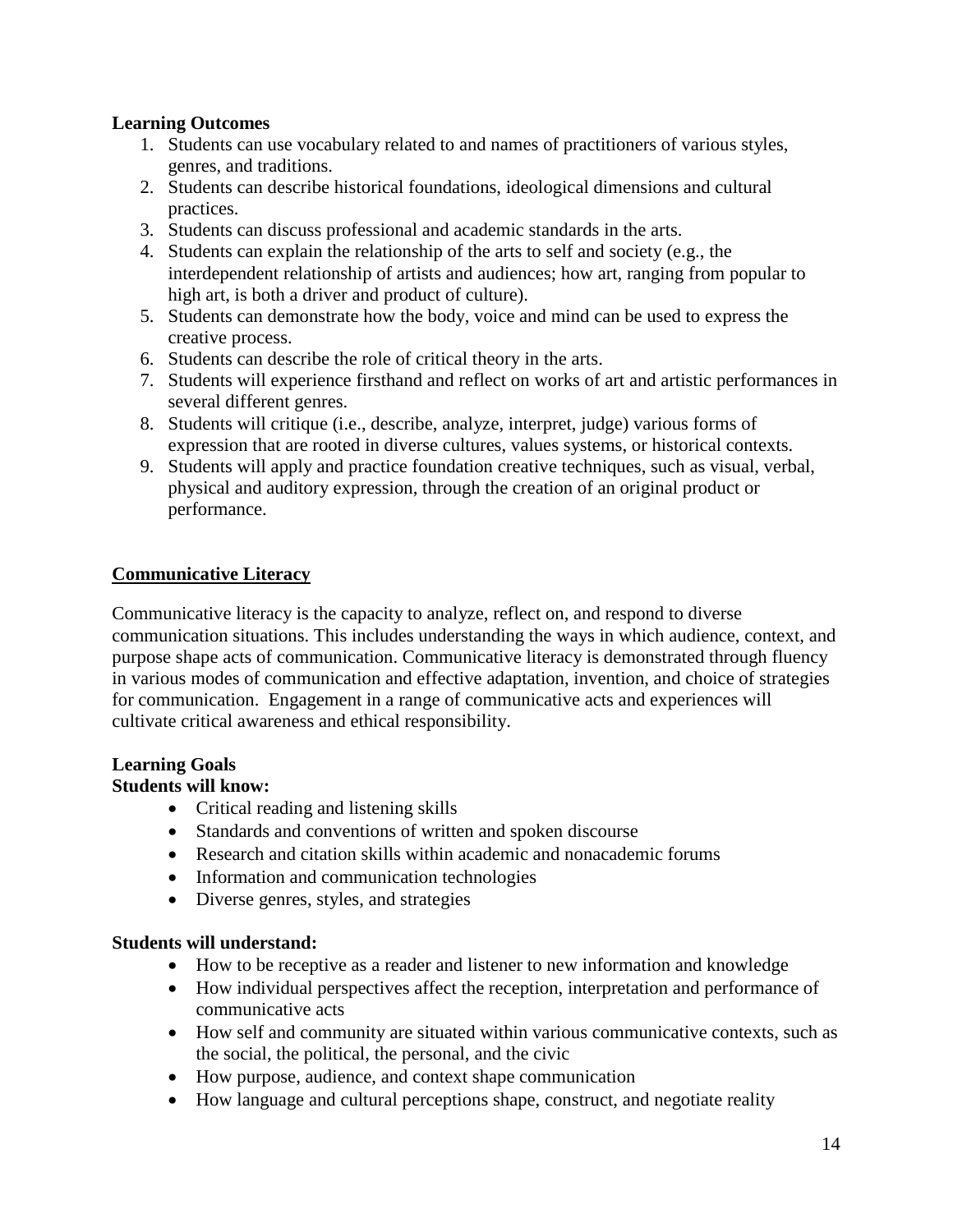- How appropriate communication is defined by social groups or contexts through the use of genres, practices, and conventions
- How new media are revolutionizing communication

# **Students will appreciate:**

- The creative power of language to shape reality (attitudes, actions, knowledge) in multiple forms
- The agility and knowledge required to respond to diverse communication situations
- The limits and possibilities of language use within particular social and material contexts
- The challenges of translation and comprehension
- The importance of intelligibility, purpose, and fluency in all communication forms

# **Students will engage their learning by:**

- Transferring their understanding of effective written, oral, and nonverbal communication to all of their courses
- Practicing their communicative literacy skills in both academic and non-academic settings
- Taking responsibility for using language ethically, understanding that language is a powerful tool with social and material dimensions, functions, and consequences
- Critically analyzing how different modes of communication are constructed, meditated and moderated

# **Learning Outcomes**

- 1. Students can compose texts that successfully respond to a variety of rhetorical situations and needs.
- 2. Students can investigate, discover, evaluate and incorporate information and ideas to create rhetorically adept messages
- 3. Students can create messages in a variety of formats, modes, and genres, including visual and digital modes.
- 4. Students can articulate their rhetorical choices/strategies in response to the needs and expectations of audience, context, and purpose.
- 5. Students can identify and evaluate various format, modes, and genres of communication within their social context.
- 6. Students can identify, analyze, and evaluate the rhetorical strategies of complex texts.
- 7. Students will produce and analyze complex texts (written, oral and nonverbal) for a variety of purposes and demonstrate their understanding of rhetorical strategies, genres, and discourse community expectations, and well as the effect of evolving digital technologies on communication.
- 8. Students will investigate, discover, evaluate and incorporate information and ideas to create authentic messages.
- 9. Students will explain how different forms of communication are culturally constructed, meditated, and moderated and how their value and effects are situate din the global, the political, the social, the civic, and the personal.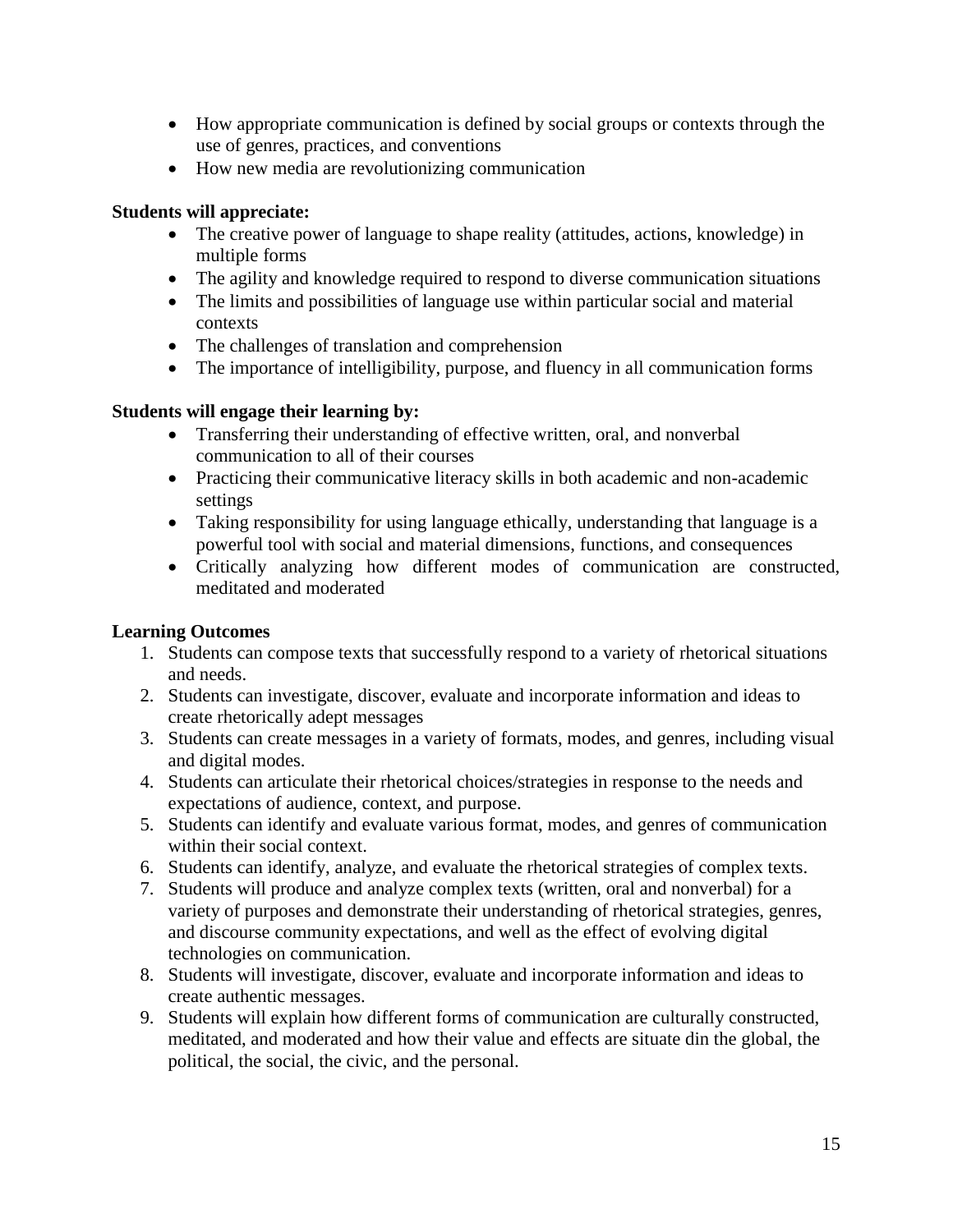# **Global Literacy**

Global literacy is the ability to understand the complexities of one's own society as well as the global community. This requires knowledge of the diversity of world cultures and recognition of the interdependence of the contemporary world. The extensive globalization of the world's economies and societies reveals the limits of human and natural resources in a global context. Knowledge of the reciprocal nature of local and global conditions will produce an international perspective. Engagement will occur through the traditional curriculum as well as high impact, experiential learning, such as Study Abroad, internships, service, and other methods of active community engagement.

## **Learning Goals**

# **Students will know:**

- The interconnectedness and interdependencies of the global community
- The issues regarding environmental, social and economic sustainability
- The social and cultural differences that influence individuals' lived experiences as members of communities
- The multiple avenues for civic engagement

## **Students will understand:**

- Their perspective, rights and obligations as members of multiple communities
- The connections among the self, the local community and the global community
- How sustainability issues are embedded in disparate social, cultural, ecological, and economic milieus
- The costs and benefits of globalization
- Why solutions to many of today's problems are often borderless
- How culture shapes one's world view

## **Students will appreciate:**

- How diversity in gender, race/ethnicity, ability, status, sexual orientation, national origin, etc. impacts individuals' differing lived experiences
- The value of civic engagement for the individual and for the community
- The growing internationalization of human experience
- The complex interdependencies of world economies and societies
- The interplay between cultural traditions and the increasing standardization of the global community
- The pervasiveness and importance of technology and its impact on global communities
- The history, literature, language, arts and cultures of other societies

# **Students will engage their learning by:**

- Participating as builders and active members of multiple communities
- Engaging in international experiences (such as Study Abroad, study of foreign languages and cultures, service learning in an immigrant community, internationally focused co-curricular activities, etc.)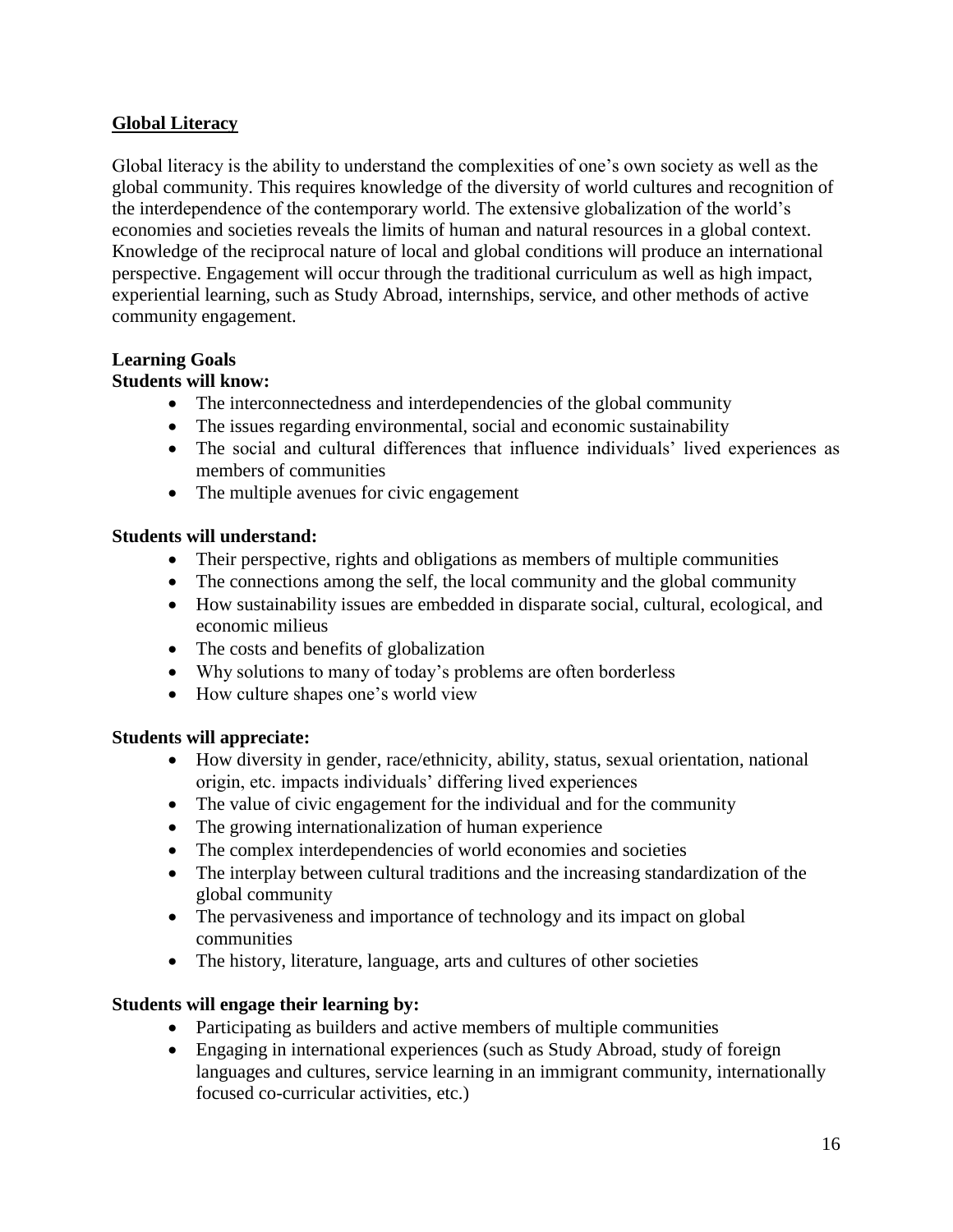Analyzing and reflecting upon social justice, multiculturalism, sustainability, and diversity in both local and international contexts

# **Learning Outcomes**

- 1. Students can demonstrate civic engagement by active participation and reflection.
- 2. Students can express their knowledge and understanding of another culture.
- 3. Students can describe connections between local and global communities.
- 4. Students can communicate their understanding of sustainability in social, cultural, ecological and/or economic milieus, both locally and globally.
- 5. Students can express connections between the self and community.
- 6. Students can explain the costs and benefits of globalization.
- 7. Students will reflect critically on their own cultural experiences, cross-cultural interactions, and the diverse cultural experiences of others.
- 8. Students will use comparative thinking to understand local/global connections in contemporary society on arrange of cultural, political, economic and environmental issues.
- 9. Students will describe and appraise their civic engagement as active members and builders of multiple communities.

# **Humanistic Literacy**

Humanistic literacy is the ability to understand how human experience is shaped by economic, political, literacy, socio-cultural, historical and other contexts. Humanistic literacy includes critical awareness of how dominant paradigms are created and shape human thinking and feeling. It also encompasses the ability to empathize with other times, places, cultures, and mindsets and to grasp the complexity of change and perspective. Active engagement involves the study ad interpretation of significant texts and artifacts to develop awareness and to use this awareness to make decisions and to initiate and react to change.

# **Learning Goals**

## **Students will know:**

- Human commonalties and differences as represented by histories, literary traditions, philosophical and religious viewpoints, and political and economic systems around the globe and throughout human history
- The major developments in human history and thought that led to the complex modern world

# **Students will understand:**

- How the basic concepts/paradigms of major disciplines provide context for diverse interpretations of the present and past
- Intellectual and social dimensions of human experience in local and global contexts
- The impact of geographic, ecological, political, economic, and socio-cultural contexts on human experience and activity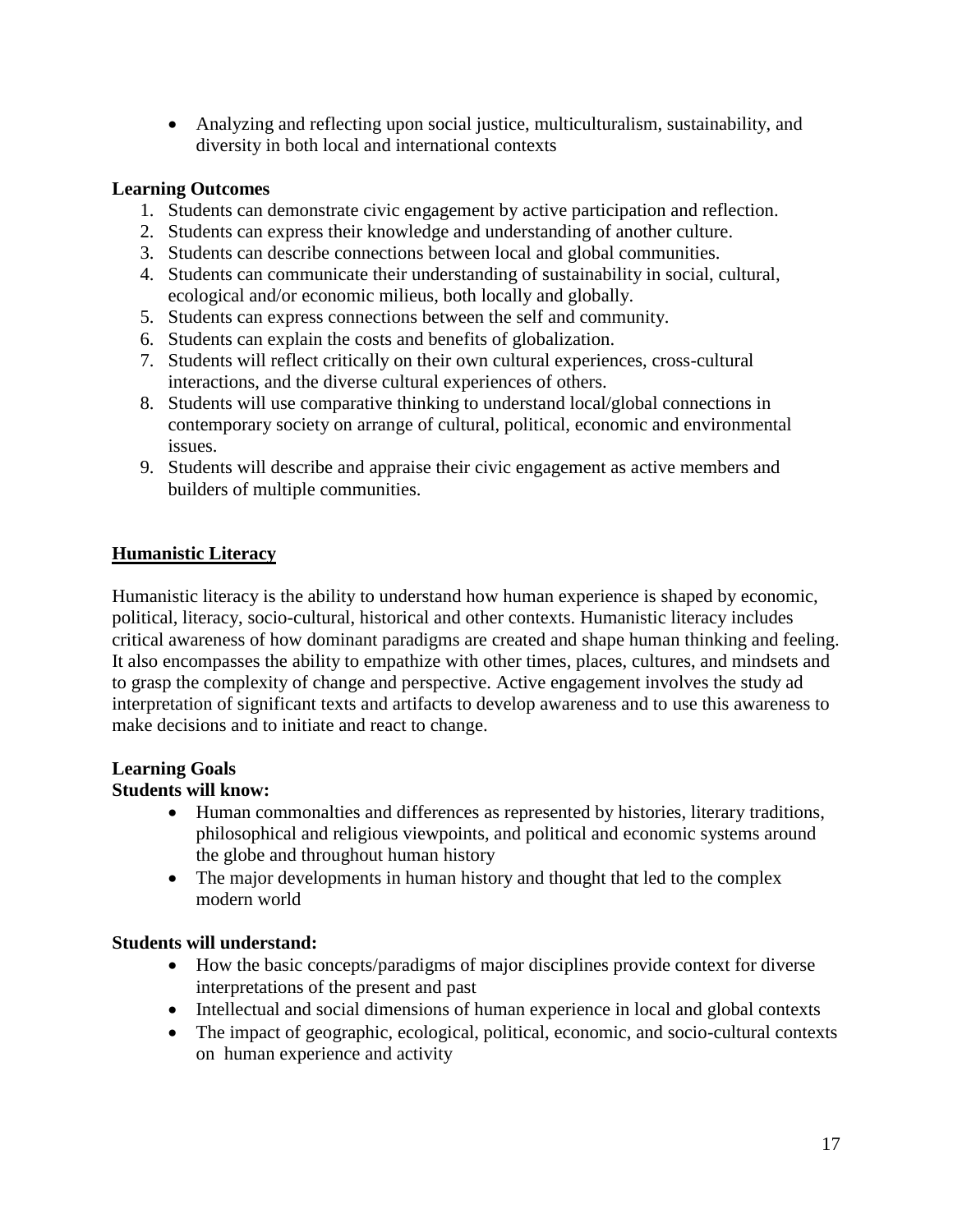## **Students will appreciate:**

- The complexity of any historical moment, including the present, is a product of multiple, interacting forces within economic, political, geographic, socio-cultural, and other contexts
- That continuity and change as inherent to human experience
- That understanding the past takes into account knowing the values and culture of a particular time and place
- That intellectual inquiry generates debate and controversy, often leading to new perspectives

# **Students will engage their learning by:**

- Studying texts and artifacts that reflect the concerns and experiences of the intellectual moment in which they were created
- Interpreting these texts and artifacts in light of a variety of theoretical and critical perspectives while demonstrating an understanding that no absolute "truth" exists in such interpretive efforts
- Using sound reason to evaluate claims, assess evidence, and guide decision making.

# **Learning Outcomes**

- 1. Students can identify and describe major developments in human history and thought.
- 2. Students can identify major commonalities and differences in human societies.
- 3. Students can analyze and explain the factors, events, and developments that led to the contemporary world.
- 4. Students can locate and explain how basic concepts and/or paradigms of different disciplines can provide context for diverse interpretations of a present or past event.
- 5. Students can incorporate intellectual and social dimensions of human experience into an analysis of local and global contexts.
- 6. Students can explain the impact of geographic, ecological, political, economic, and sociocultural contexts on human experience and activity.
- 7. Students will analyze the context and significance of a particular intellectual moment (e.g., prepares a debate or position paper).
- 8. Students will interpret texts and/or artifacts through multiple perspectives.
- 9. Students will evaluate claims, assess evidence, and exercise ethical standards to build a coherent argument on an event or topic.

# **Quantitative Literacy**

Quantitative literacy is the ability to reason logically and to communicate mathematical ideas verbally, symbolically, and graphically. It means knowing fundamental concepts and techniques of mathematical principles and processes in order to see mathematical functions as quantitative relationships, to understand the concept of probability, and to estimate or approximate answers to questions. This knowledge provides a foundation for understanding how to construct logical arguments and how to make use of mathematical thinking. Quantitative literacy encourages appreciation of mathematics as a practical tool as well as a philosophical and humanistic endeavor which helps to understand the world. Engagement in quantitative literacy includes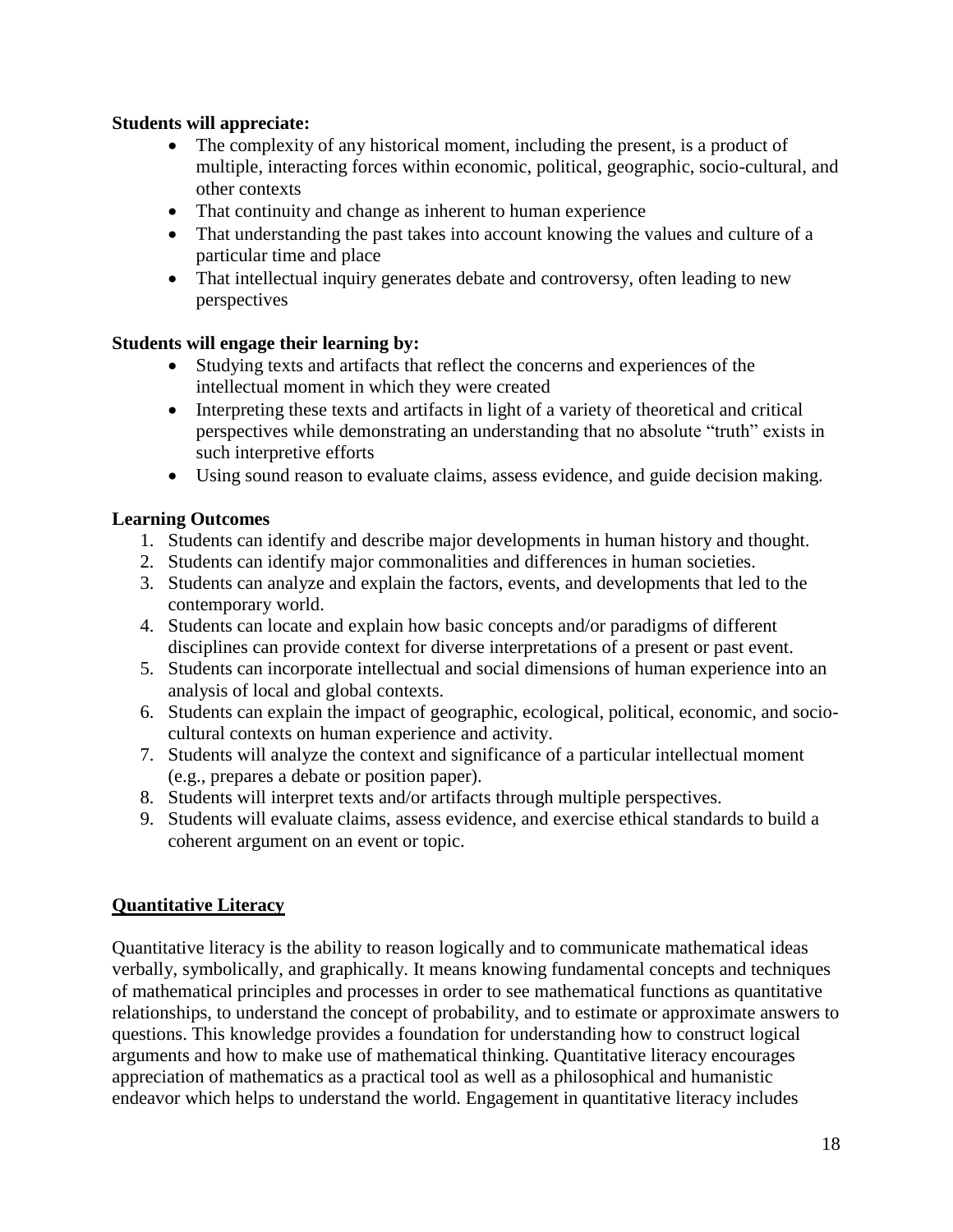analysis of the use of mathematics and the application of mathematical thinking and modeling to real-world problems.

# **Learning Goals**

# **Students will know:**

- Fundamental functions and relational thinking
- Analytical thinking—how functions change as underlying parameters change
- Algorithmic thinking—being able to model a "real-world" problem as a "mathworld" problem
- Computational thinking—how to solve complex problems through iterative processes
- Basic descriptive statistics (definitions, concepts)
- The distinction between continuous and discrete quantities (analog v. digital; real numbers v. natural numbers, measurable v. countable)

# **Students will understand:**

- How to construct a complete, logical argument in quantitative terms
- Mathematical modeling as a representation of reality that can be evaluated based on its usefulness
- Applications and limitations of computational and statistical reasoning
- The difference between correlation and causality
- Ouantitative and logical reasoning

## **Students will appreciate:**

- Mathematics as a philosophical abstraction
- The contribution of quantitative reasoning to human innovation and progress

## **Students will engage their learning by:**

- Communicating mathematical ideas in symbolic, graphic, oral and written forms
- Evaluating the appropriateness and limitations of quantitative models of real-world situations
- Applying algorithmic thinking to solve quantitative, real-world problems
- Assessing the claims of others and make informed decisions about issues related to probability

## **Learning Outcomes**

- 1. Students can define basic statistical and regression vocabulary and also qualitatively describe the meanings relative to a set of given data (e.g. mean vs. median, what does the standard deviation represent; correlation coefficients, and model parameters/coefficients)
- 2. Students can outline a logical solution to complex real-world problems through simplification to a mathematical model.
- 3. Students can describe the differences between continuous (e.g. measureable) and discrete (e.g. countable) quantities and how this affects how they can be analyzed.
- 4. Students can perform basic statistical and regression analyses on data and also qualitatively describe the meaning of the results (e.g. how they change as new data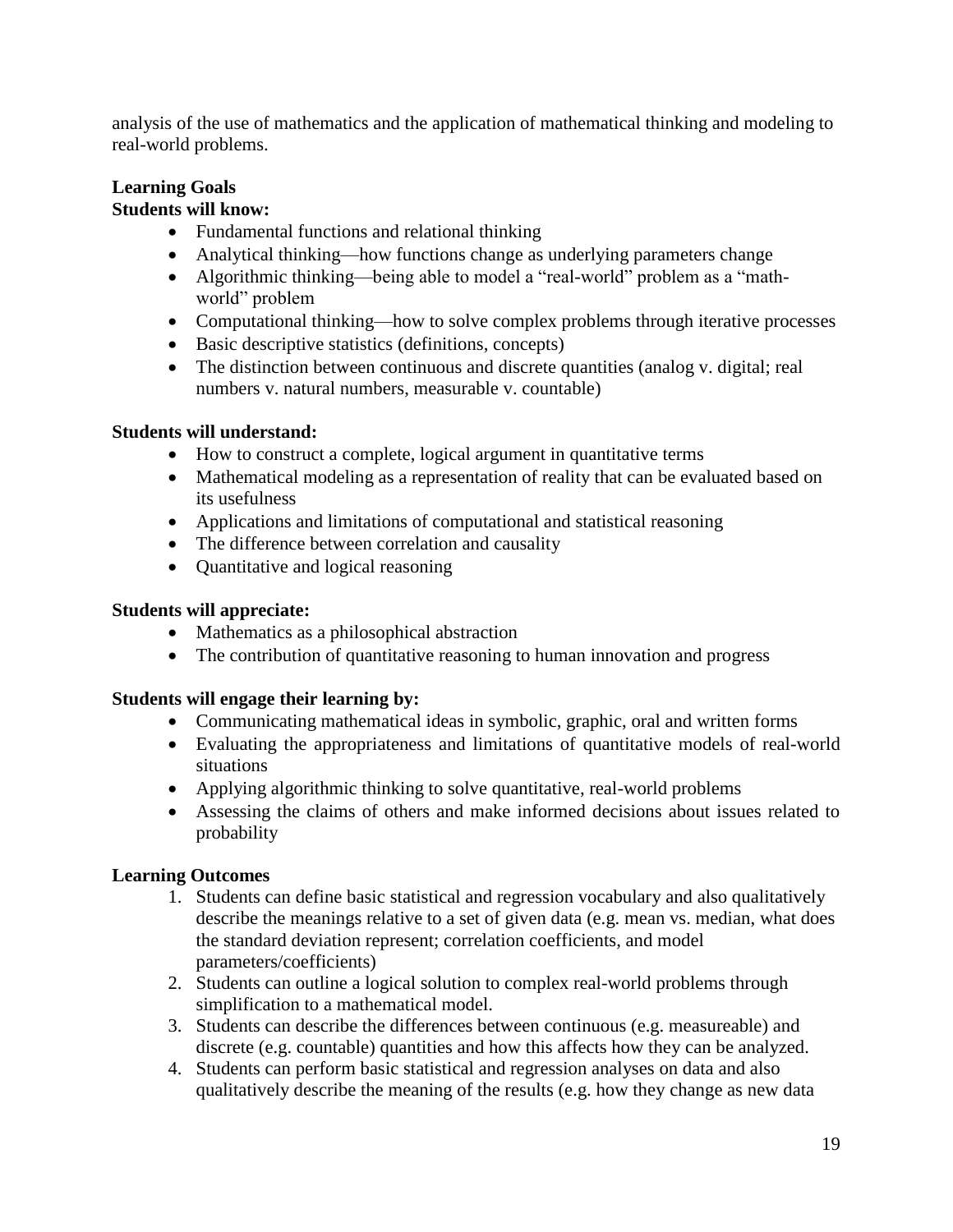are added, limits of regression models and how they can infer correlation and/or causality).

- 5. Students can solve complex real-world problems through simplification to a mathematical model and then discuss how that model is affected by adding back in ignored complexities.
- 6. Students can perform basic analyses on both discrete and continuous data.
- 7. Students will communicate mathematical ideas in symbolic, graphic, oral and written forms.
- 8. Students will evaluate the appropriateness and limitations of deterministic and probabilistic models to make informed decisions in real world situations.
- 9. Students will apply algorithmic thinking to solve quantitative, real world problems.

# **Scientific Literacy**

Scientific literacy is the understanding that science is systematic, evidence-based process of observation, modeling, and testing, to formulate and refine theories which not only explain but predict. Scientific literacy encompasses an appreciation of the role of science in society, technology, engineering, and mathematics. It includes recognition of the scientific knowledge, skills and values that promote informed evaluation of the validity of claims and proposed solutions to current problems. Scientific literacy does not necessarily involve the production of new science but rather it enables one to informed decisions and cooperative engagement in the protection and improvement of the world through scientific processes.

#### **Learning Goals Students will know:**

- Basic working definitions and vocabulary
- Universal unifying concepts in science
- Scientific skills including critical observation, objective analysis, measurement, estimation, and analyzing uncertainties (scientific error)

## **Students will understand:**

- How science uses specific processes to yield accepted results
- How science uses models (simplifications) to represent the world and how these models are evaluated as a function of their usefulness
- The difference among fact, hypothesis, and theory
- That the world is a collection of explainable phenomena and that it is possible to identify what is not yet known
- The importance of science in formulating public policy

## **Students will appreciate:**

- The concept that learning science requires doing science
- Science is a human process, with a history and social context
- The value of science for understanding the natural world and improving the human condition
- That scientific conclusions must be informed by scientific evidence resulting from a